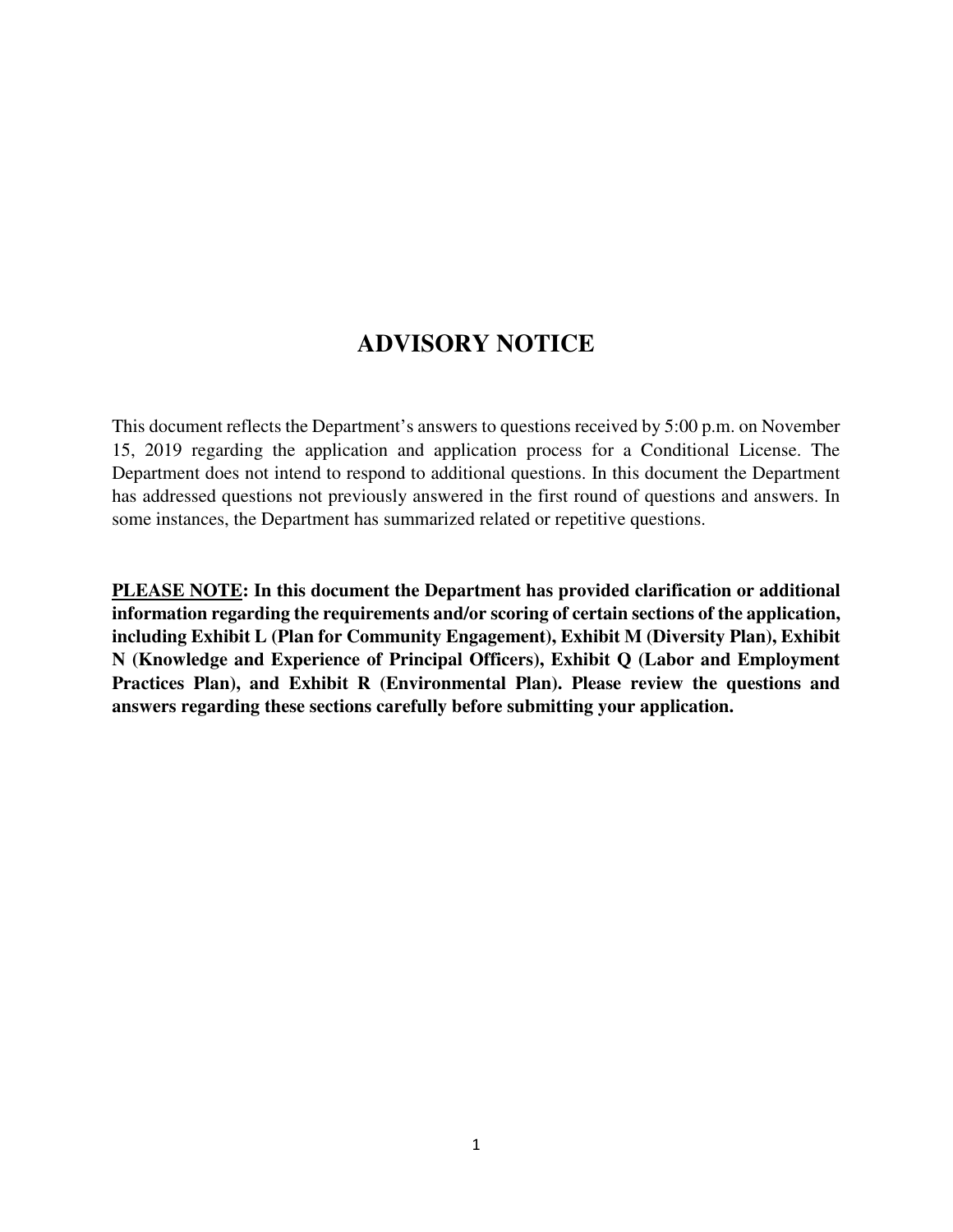# Contents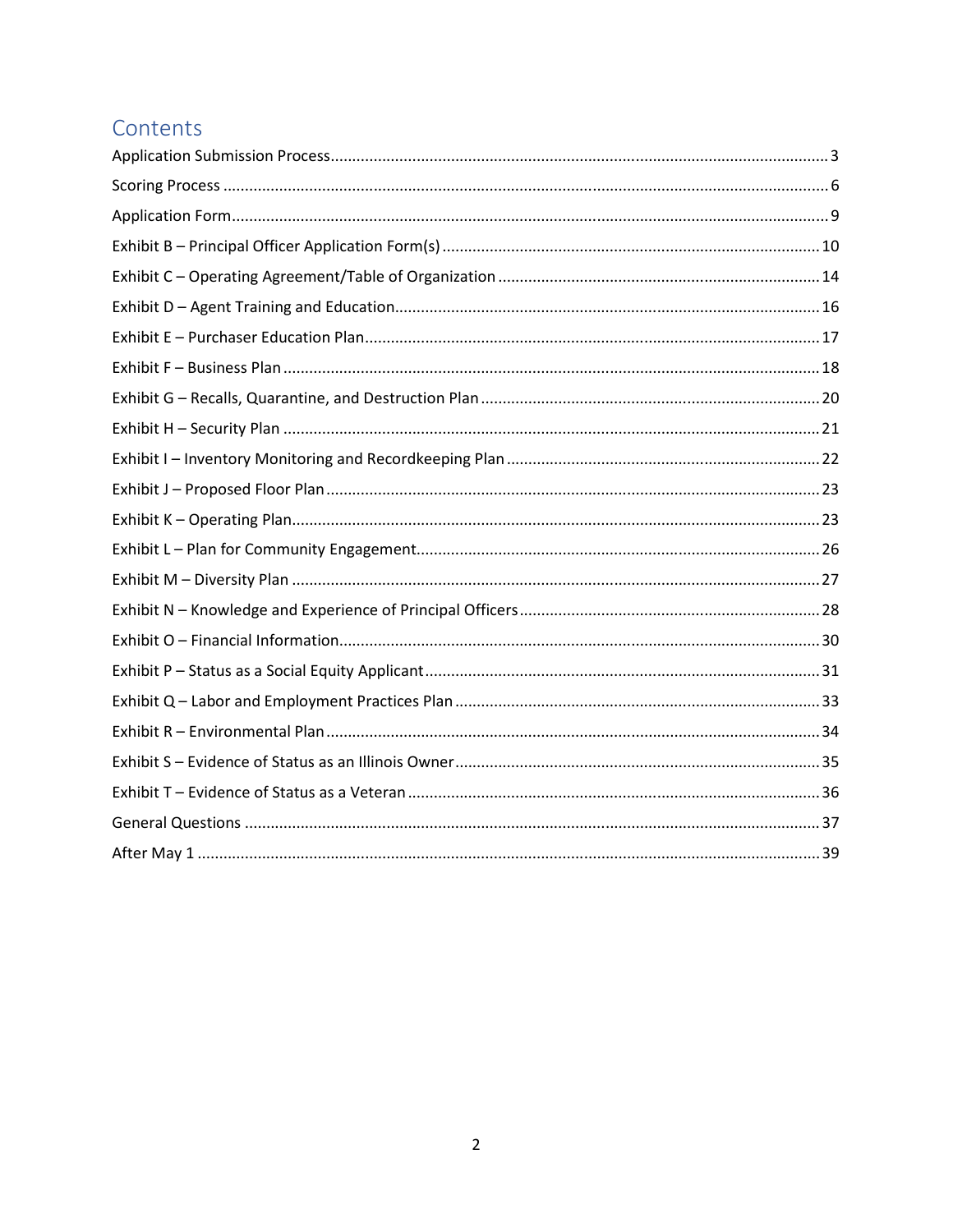### Application Submission Process

• **Can you please explain the difference between a Conditional Adult Use Dispensing Organization License awarded prior to January 1, 2021 (Section 15-25), a Conditional Adult Use Dispensing Organization License awarded after January 1, 2021 (Section 15-35), and an Adult Use Dispensing Organization License (Section 15-36)?**

Pursuant to Section 15-25 of the Cannabis Regulation and Tax Act, the Department will award "Conditional Adult Use Dispensing Organization Licenses" to up to 75 applicants by May 1, 2020. In addition, Section 15-35 of the Act permits the Department to award Conditional Licenses to up to 110 applicants by December 21, 2021. Between the May 2020 and December 2021 rounds of awarding licenses, the State will conduct a disparity and availability study that may impact the license awarding process for December 2021, potentially making it different from the May 2020 round. Conditional Licenses **DO NOT** entitle the recipient to buy or sell cannabis in Illinois.

A Conditional License issued during either the May 2020 or December 2021 application rounds permits the recipient to obtain an "Adult Use Dispensing Organization License" pursuant to Section 15-36 of the Act, provided the Conditional License holder meets certain conditions. To obtain an Adult Use License, a Conditional License holder will be required to submit additional materials to the Department such as zoning approval for the dispensary location and satisfy other requirements of the Act. The Department will release the application process for an Adult Use License after the May 2020 Conditional Licenses have been awarded, but, at minimum, the Act requires the Department to inspect the premises of the proposed dispensary before awarding an Adult Use License. Only after obtaining an Adult Use License can a person or entity legally purchase and sell cannabis in Illinois.

### • **What is the application and renewal fee for each license?**

Applicants for a Conditional Adult Use Dispensing Organization License must pay an application fee of \$5,000 when submitting the application.

If an applicant is awarded a Conditional Adult Use Dispensing Organization License, it must pay a fee of either \$60,000 or a prorated amount based on the number of months between when it is awarded an Adult Use License and March 31, 2022. Adult Use License renewals, which will begin in 2022, are currently \$60,000 every two years.

Application fees, but not renewal fees, are reduced by 50% for Social Equity Applicants that have not exceeded the income or cannabis business license restrictions found in Section 7-20 of the Act.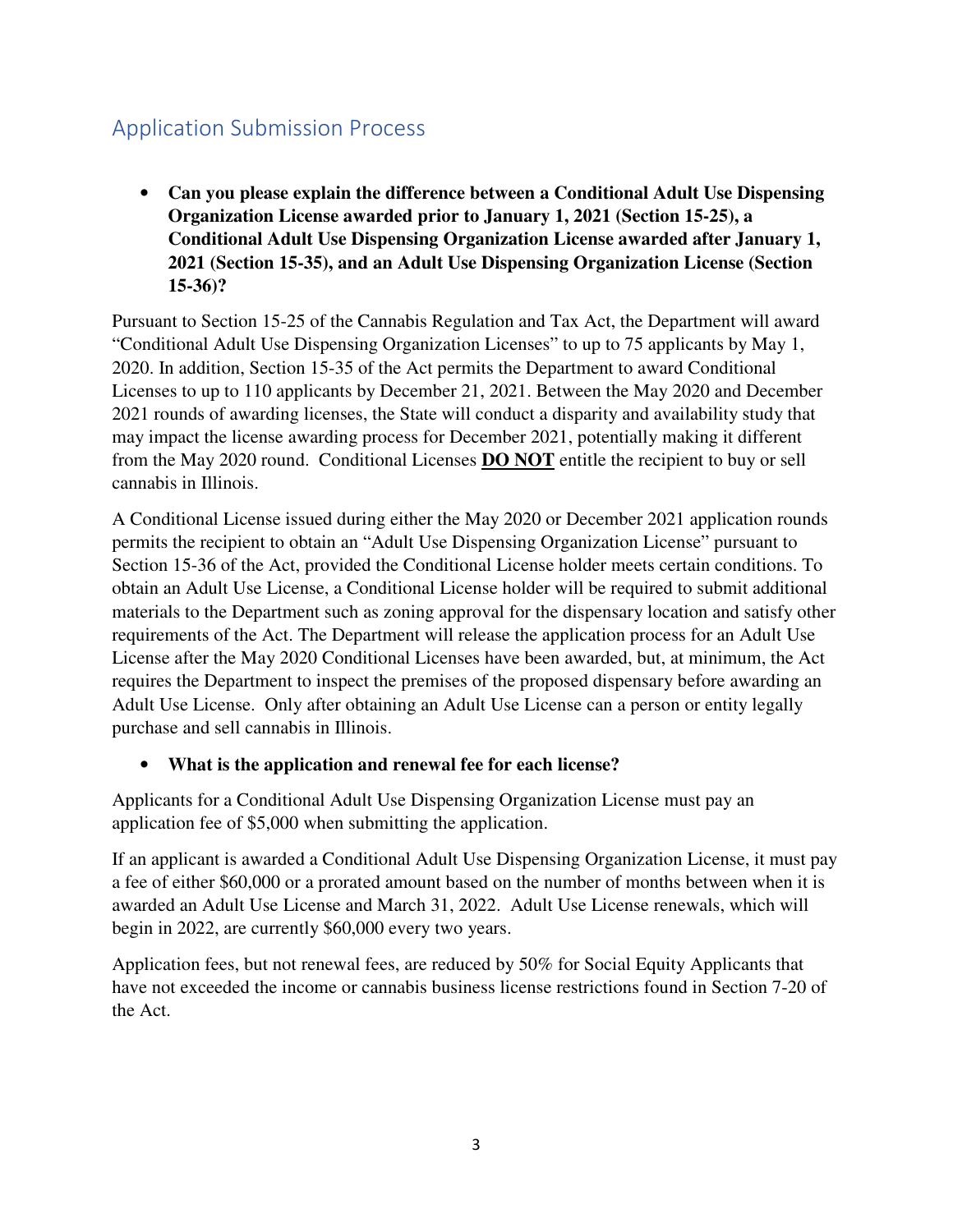• **Can a Social Equity Applicant submit the reduced application fee for each license sought or is there a cap on the number of application fees that can be submitted at the reduced rate?**

There is no cap on the number of reduced application fees that can be submitted by a Social Equity Applicant.

• **If I apply on December 10, can I amend my application before the submission deadline of January 2, 2020?** 

Once submitted, an application may not be amended, except that an applicant must disclose any adverse material changes to an application submitted to the Department. An adverse material change is one that has the potential to negatively impact the applicant's application score or qualification for a license. Notice of any adverse material change must be submitted to the Department via email to fpr.adultusecannabis@illinois.gov with the following subject line: "Adverse Material Change to Application of [Applicant Name]." Failure to disclose an adverse material change to the Department may result in denial or revocation of a license. All application fees are non-refundable.

• **If I am in line at the Department of Financial and Professional Regulation on January 2, 2020 at 12:00 noon with a numbered ticket and my application is not yet turned in, will my application be accepted?** 

Yes, an applicant that is in line with a numbered ticket as of Noon on January 2, 2020 will be considered a timely applicant.

• **Do I need to submit the Notice of Proper Zoning form with my Conditional Adult Use Dispensing Organization License Application?** 

No. Zoning forms are not required until after an applicant is awarded a Conditional License.

• **Section 15-25(d)(3) requires the application to include any information "deemed necessary by the Illinois Cannabis Regulation Oversight Officer." Has the Cannabis Regulation Oversight Officer deemed any information necessary that must be included?** 

No additional information is currently required beyond that identified in the Conditional License Application and the Act.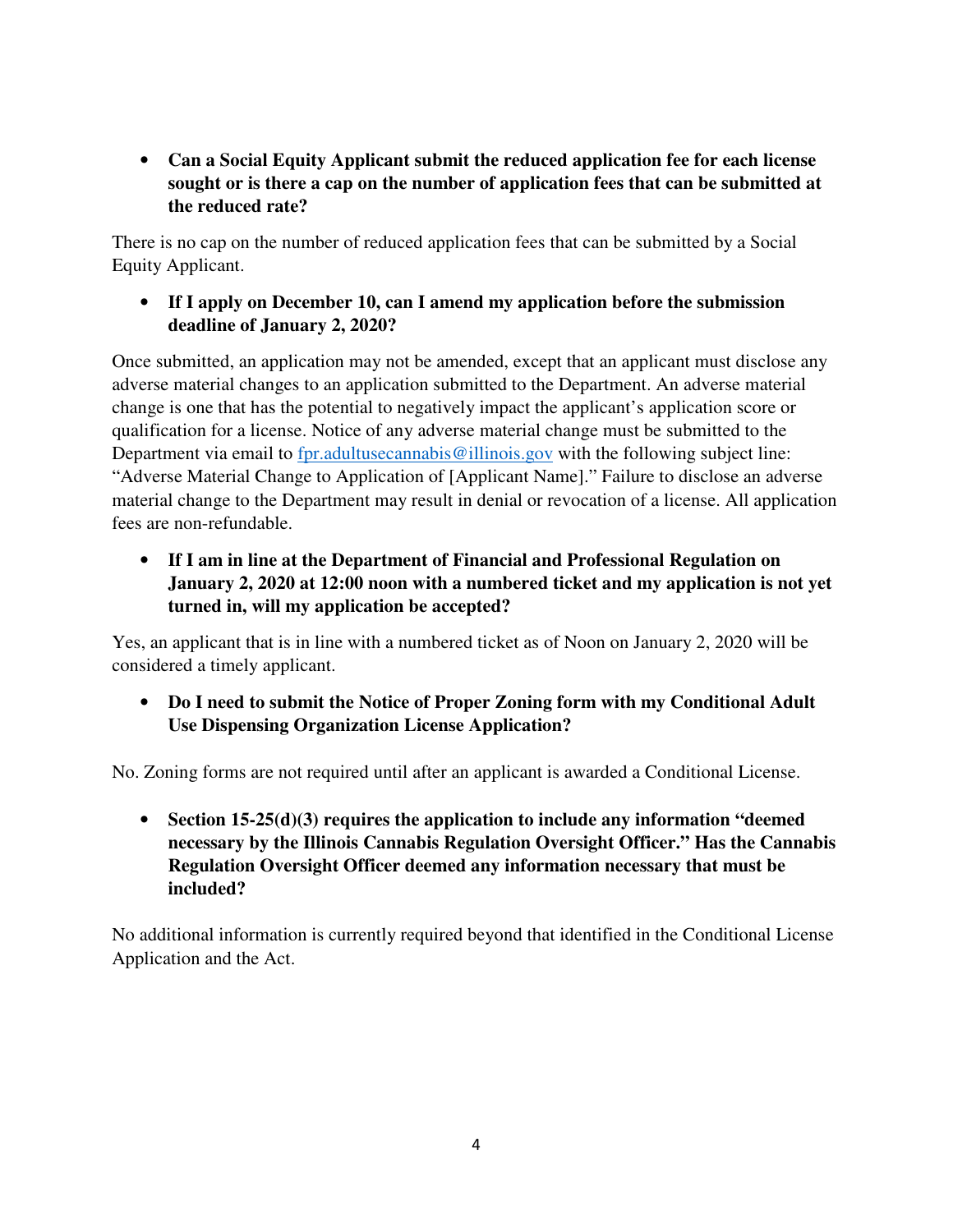• **Can we submit addenda to the exhibits without violating the page limits? For example, if in the employee training section, we say we are going to train our employees on our recall, quarantine, and destruction procedures, can we attach Exhibit G (Recall, Quarantine, and Destruction Plan) as addendum to Exhibit D (Dispensing Organization Agent Training and Education)?** 

The page limits are inclusive of any addenda. Any addendum offered beyond the page limit will not be considered during the scoring process.

• **The Department's Advisory Notice addresses several questions regarding whether the page limits are single or double spaced, but answers only as to font size, not spacing. Do the page limits stated in the application refer to single or double spacing?**

All submitted materials should be readable in a business appropriate format. Single- or doublespaced materials are permissible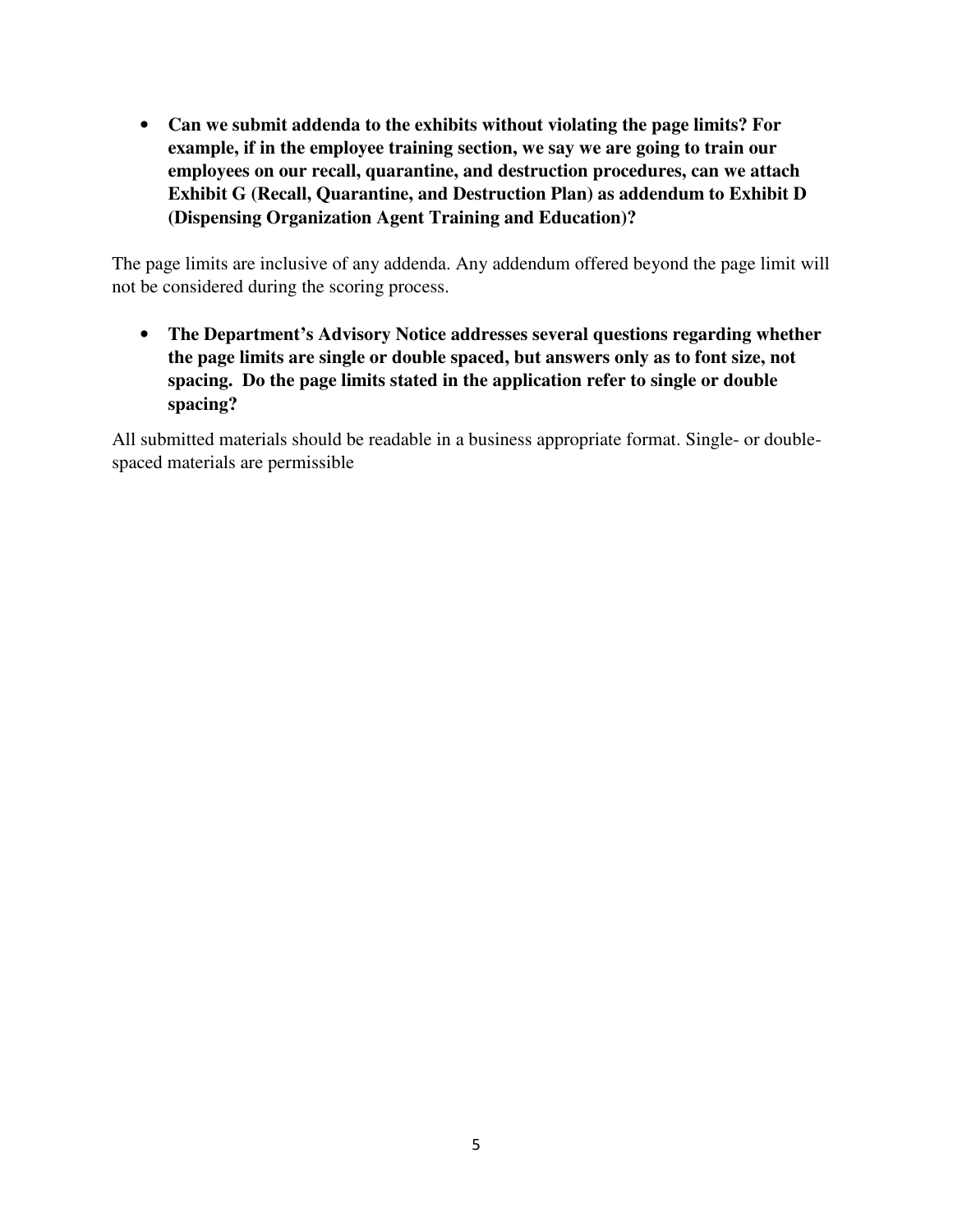### Scoring Process

### • **How can an applicant obtain 2 points for its Plan for Community Engagement?**

Points awarded for Exhibit L (Plan for Community Engagement) will be awarded on a binary basis, in which applicants meeting all of the requirements will receive 2 points and applicants that do not complete all of the requirements will receive 0 points. To receive 2 points the Plan must include specific information on how the applicant will engage the community in a beneficial manner.

#### • **How can an applicant obtain 5 points for its Diversity Plan?**

Points awarded for Exhibit M (Diversity Plan) will be awarded on a binary basis, in which applicants that complete all of the requirements will receive 5 points and applicants that do not complete all of the requirements will receive 0 points. To receive 5 points, a Diversity Plan must be a narrative of not more than 2,500 words, including titles or section headings, that establishes a goal of ensuring that diverse participants and groups are afforded equality of opportunity in: (1) ownership, (2) management, (3) employment, and (4) contracting.

### • **How can an applicant obtain 5 points for its Labor and Employment Practices Plan?**

Points awarded for Exhibit Q (Labor and Employment Practices Plan) will be awarded on a binary basis, in which applicants that complete all of the requirements will receive 5 points and applicants that do not complete all of the requirements will receive 0 points. To receive 5 points, the applicant must provide a Labor and Employment Practices Plan. The plan may include, without limitation, any of the following components: (1) a code of conduct; (2) employer provided health benefits; (3) employer provided educational benefits; (4) employer provided retirement benefits; (5) a commitment to provide a living wage; (6) an executed labor peace agreement as that term is defined in the Act; or (7) a specific and verifiable employee benefit other than those identified above that the applicant will provide to employees.

#### • **How can an applicant obtain 5 points for its Environmental Plan?**

Points awarded for Exhibit R (Environmental Plan) will be awarded on a binary basis, in which applicants meeting all of the requirements will receive 5 points and applicants that do not complete all of the requirements will receive 0 points. To receive 5 points, the applicant must provide an Environmental Plan. The Plan may demonstrate a plan of action to minimize the carbon footprint, environmental impact, and resource needs for the dispensary. The plan may include, without limitation, how the dispensary will recycle cannabis product packaging.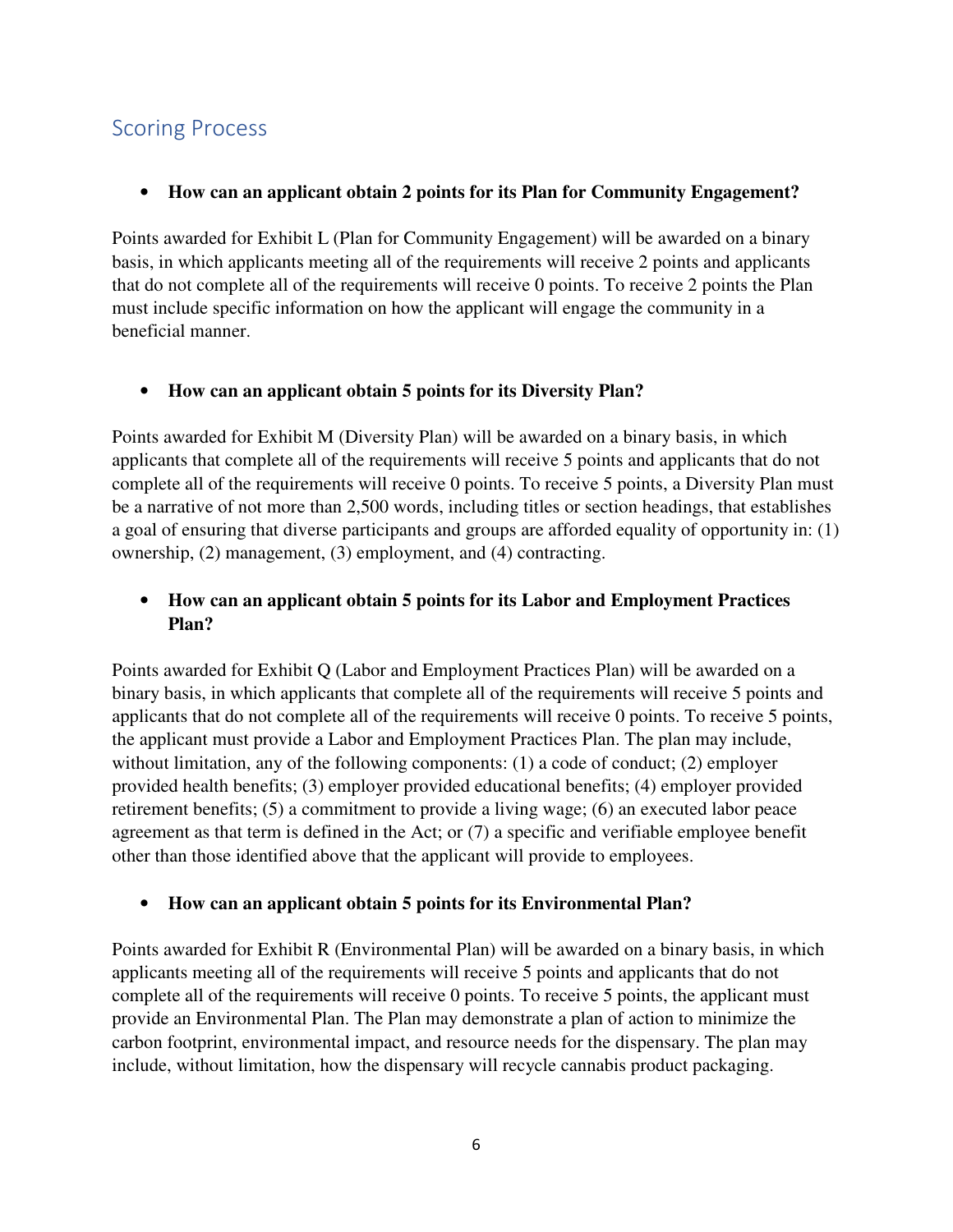### • **How can an applicant obtain 30 points for its principal officers' knowledge and experience?**

Points for Exhibit N (Knowledge and Experience of Principal Officers) for both the knowledge and experience elements of this Exhibit will be awarded on a binary basis, meaning applicants will receive either 15 points or 0 points for demonstrating knowledge of cannabis and either 15 points or 0 points for demonstrating experience and qualifications in business management or experience with the cannabis industry.

To receive points for knowledge, the applicant must demonstrate its principal officers' knowledge of various cannabis product strains or varieties; describe the types and estimated quantities of products planned to be sold; and indicate whether the applicant plans to sell cannabis paraphernalia or edibles. Knowledge of principal officers may be demonstrated through experience in cannabis or other comparable industries that reflect on an applicant's ability to operate a cannabis business establishment. This element will be satisfied if at least half of the applicant's principal officers demonstrate the knowledge required by the Act.

To receive points for experience, the applicant must demonstrate its principal officers' experience and qualifications in business management or experience with the cannabis industry. Experience in business management may be demonstrated through experience in other comparable industries that reflect on an applicant's ability to operate a cannabis business establishment. Applicants will satisfy the requirement for experience if at least half of the applicant's principal officers meet one of the following experience criteria: (1) twelve months working in the cannabis industry; (2) twelve months owning a business that sells products or services directly to the public; (3) twelve months managing at least three employees at a business that sells products or services directly to the public; or (4) twenty-four months working for a business that sells products or services directly to the public.

• **I am a State of Illinois employee and would like to apply for a Conditional License. Will being a state employee help or hurt my chances of being awarded a license?** 

Being an employee of the State of Illinois will have no impact on the scoring of your application and will not help or hurt your chances of being awarded a Conditional License.

• **If an applicant identifies a site in the application (even though not required) pursuant to a contingent purchase and sale agreement, option agreement, or similar type agreement, will it be considered a material adverse event that must be disclosed to the Department if the agreement is terminated after the application is submitted and before licenses are awarded (sometime between January 3 and May 1)?** 

Because no points are awarded based on the applicant having identified a location before submitting a Conditional License application, this would not be an adverse material change.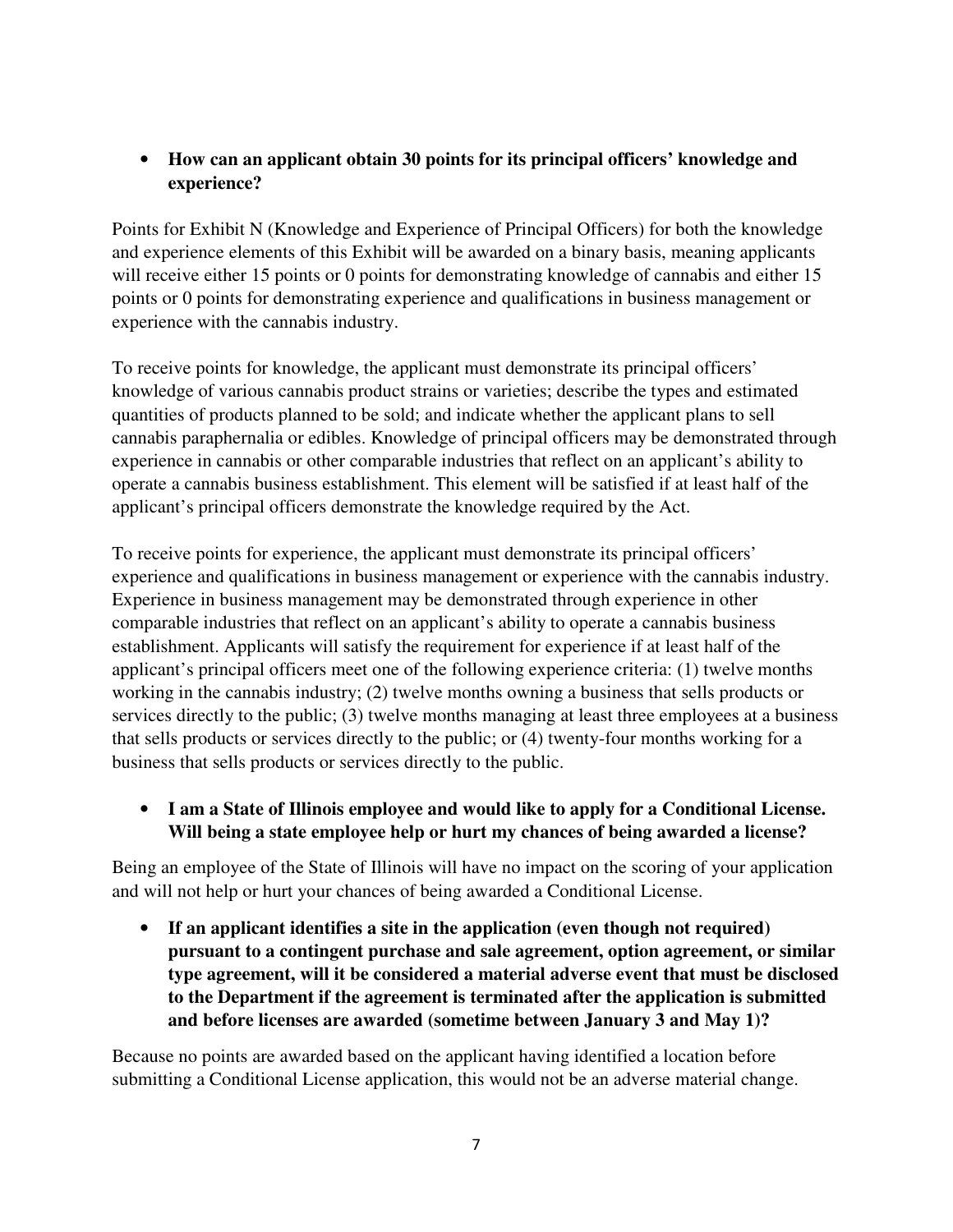• **If I apply for multiple licenses in one region, can I win anything less than all the licenses I applied for? For example, if I apply for three licenses in the Chicago BLS Region, could I get one licenses, or is it three or zero?** 

If you apply for more than one license in a region, you may be awarded all, some, or none of the licenses you applied for. Applicants are not required to accept all licenses for which they apply.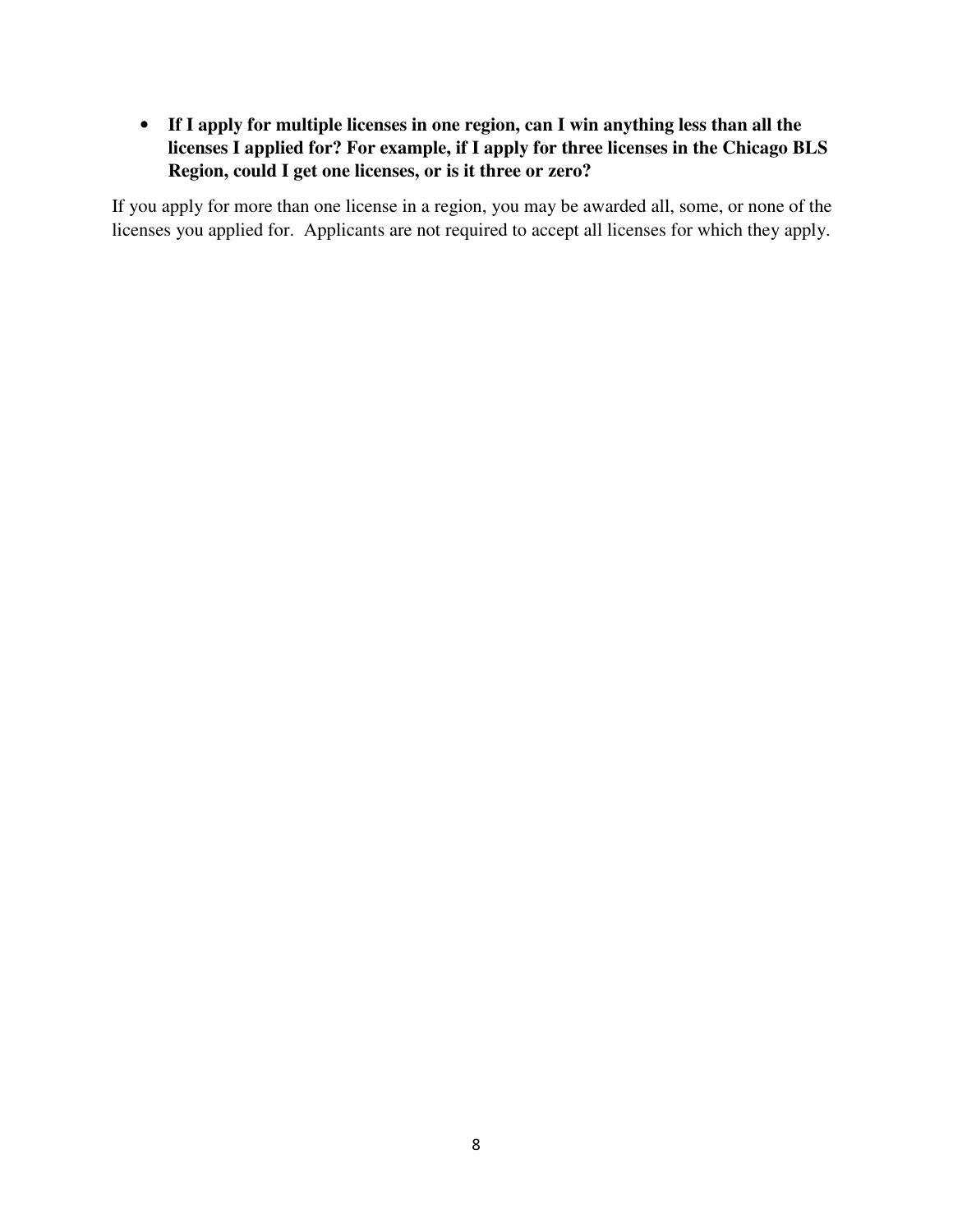# Application Form

[NO QUESTIONS SUBMITTED FOR THIS SECTION]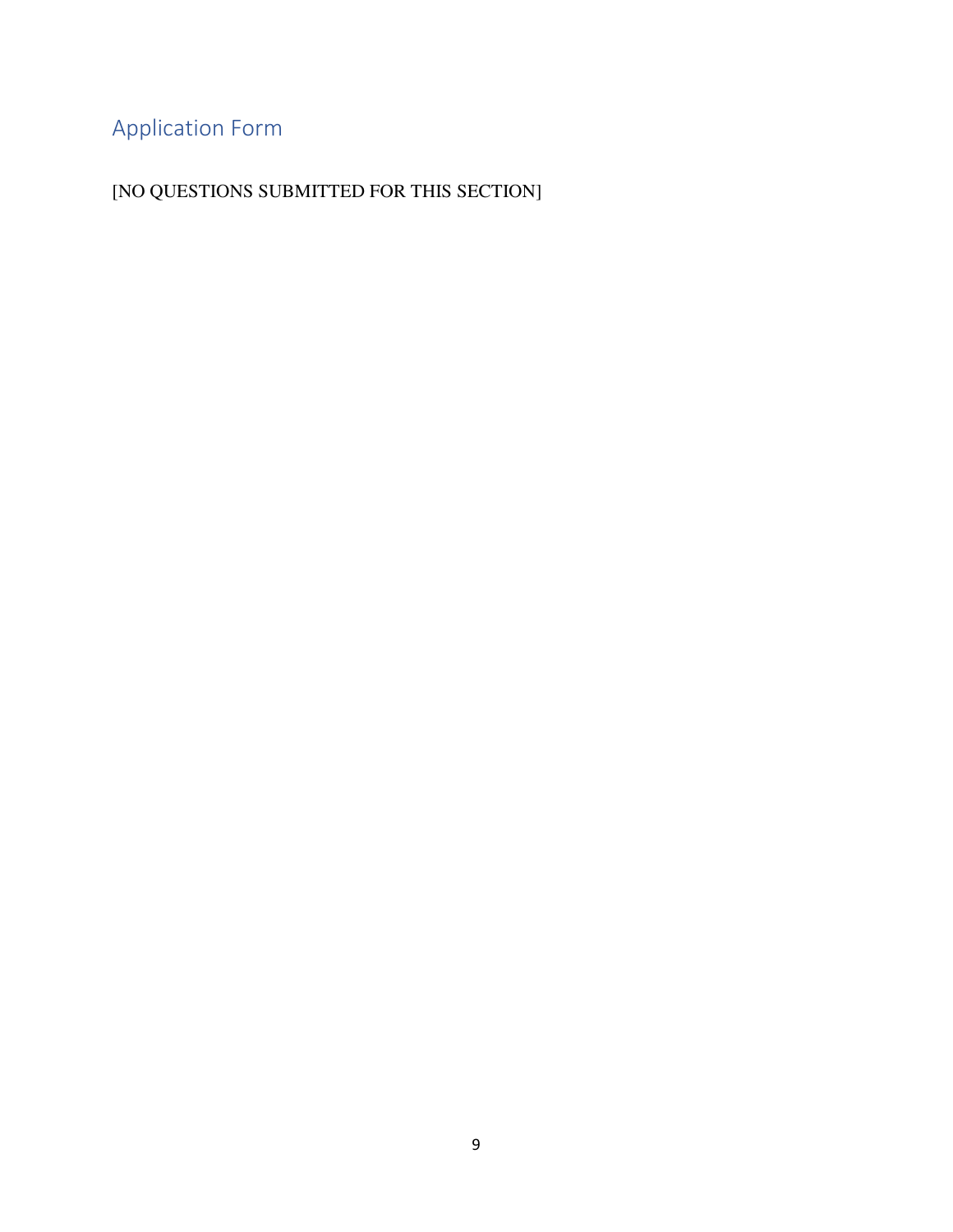# Exhibit B – Principal Officer Application Form(s)

• **If I am a principal officer who comes to believe the dispensing organization with which I am associated is not being compliant, can I resign as a principal officer and avoid any liability for the actions of the dispensing organization? What about actions taken after I have resigned?** 

Principal officers who are licensed by the Department may be held liable and individually disciplined for violations committed by the dispensing organization while the principal officer was associated with a dispensing organization. Resigning as a principal officer before the Department takes action regarding those violations will not void the principal officer's liability. Depending on the facts of the individual case, a principal officer may be held liable and disciplined for violations committed after the principal officer resigns.

• **Do applicants have to include the name of their proposed Agent-in-Charge with the application**?

No, applicants are not required to identify a proposed Agent-in-Charge.

• **Persons who have profit sharing arrangements with a cannabis business establishment are considered principal officers. "Person" is defined in the Act to include corporations. If a corporation has a profit-sharing arrangement in the cannabis business establishment, does every owner of that corporation need to fill out a principal officer application, no matter the number of owners? Or is it sufficient for the CEO to fill out the principal officer application?** 

In the context of a relationship that is limited exclusively to a corporation having a profit-sharing arrangement with a cannabis business establishment, the CEO of the corporation may submit an Application for Proposed Principal Officer of an Adult Use Dispensing Organization in Exhibit B. In addition, anyone with any financial interest in the corporation must be disclosed in Exhibit C.

• **In a question in the Round 1 Q&A regarding Exhibit C, the question was asked whether investors need to be disclosed on the application. Is an investor considered a lender that does not have any ownership or interest in the license, but the terms of the loan is based on whether the conditional license is received?** 

The Act requires applicants to disclose all proposed principal officers and business entities that, directly or indirectly, manage, own or control the interests or assets of the license holder. Privately held businesses should disclose all investors regardless of the investor's percentage of ownership or control. This includes anyone that has extended credit that is secured by an interest in the license or assets of the license holder.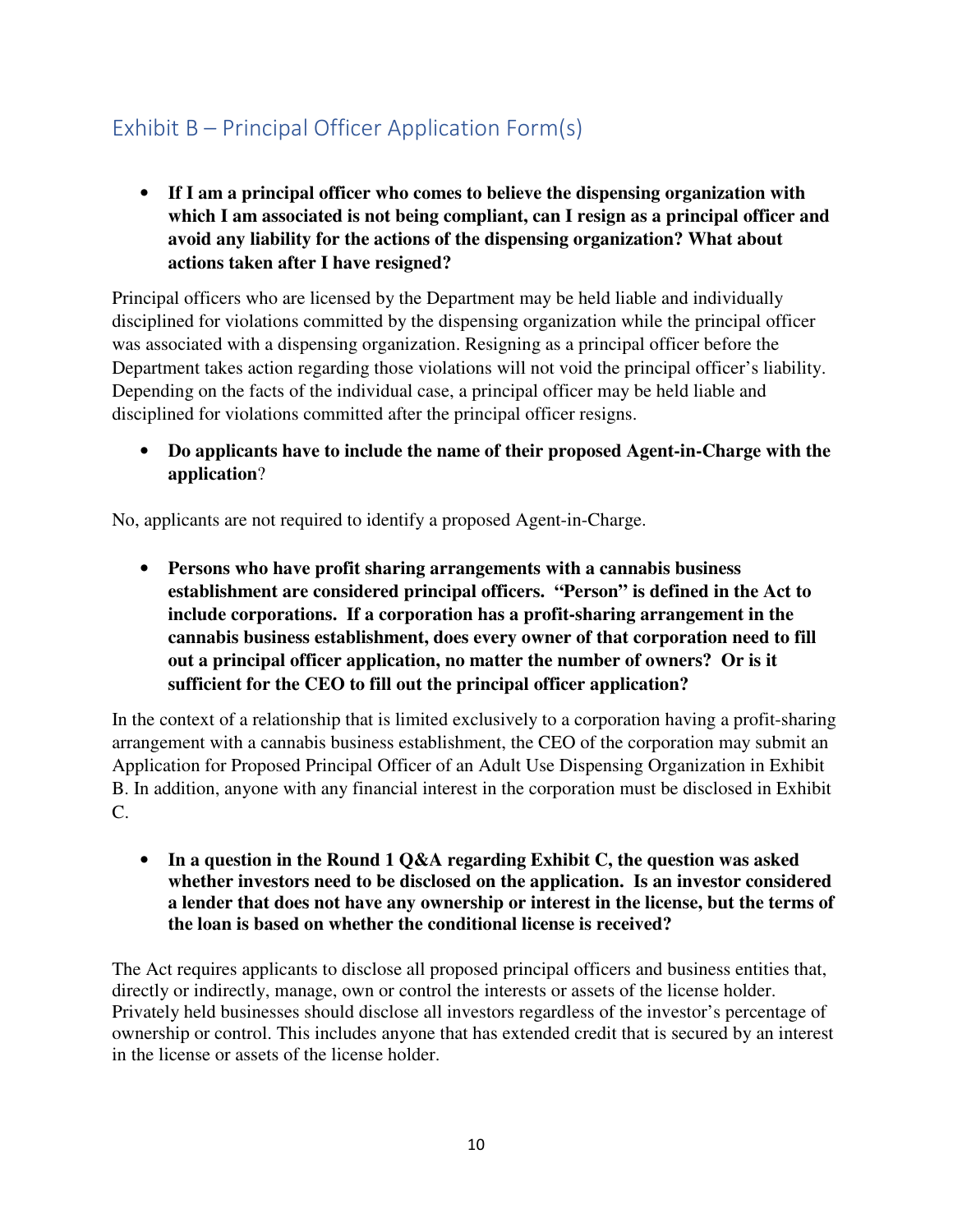• **The Application for Proposed Principal Officer of an Adult Use Dispensary asks whether principal officers have ever been a principal officer, owner, manager, board member or owner of a business or not-for-profit organization, other than a cannabis business, that had its license or registration "censured." What do you mean by "censured"?** 

A censure is a regulatory disciplinary action taken against a person or business, the meaning of which may vary by jurisdiction.

• **What does "type of ownership" mean in the Principal Officer Form?** 

Type of ownership in the Principal Officer Form reflects the basis by which the applicant qualifies as a potential principal officer. This may be as a result of the principal officer having a direct ownership interest, an indirect ownership interest, or profit-sharing interest. It may also be as a result of the principal officer's relationship with the applicant, such as being a board member or senior executive, or participating in a management contract. The proposed principal officer should enter the specific type of ownership or specific relationship with the applicant on the form.

• **Do we need to include the resumes of every single proposed principal officer, or do we only need to include resumes of the proposed principal officers that will actively participate in the day to day operations of the business?** 

Each principal officer must submit all the items required by the Application for Proposed Principal Officer of an Adult Use Dispensing Organization.

• **Will every principal officer need an adult use agent identification card, even if they are out-of-state and will never be in the dispensary?**

Once a proposed principal officer is approved by the Department, the principal officer is required to submit an online application for an adult use agent identification card as specified in Section 15-50(e) the Act. All principal officers must obtain agent identification cards regardless of whether they will ever enter the dispensary.

• **If a principal officer is applying for multiple licenses with separate corporations, must the principal officer be fingerprinted for each corporation?** 

A proposed principal officer must submit a separate Fingerprint Consent Form for each application, however only one set of fingerprints is required if the fingerprints are submitted within 30 days of submission of the application. It is the proposed principal officer's responsibility to ensure that all applications are submitted within 30 days of being fingerprinted.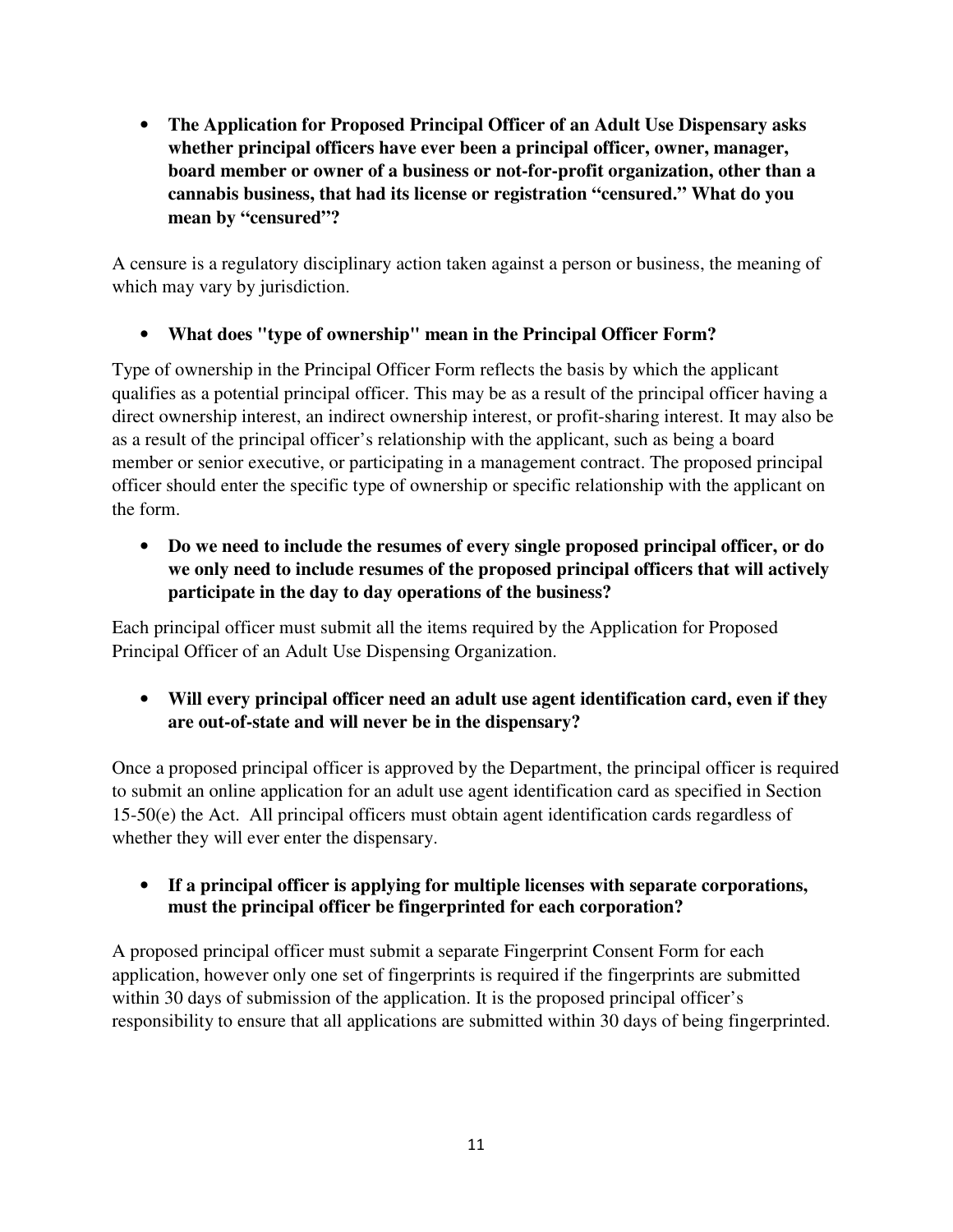• **In the application we must disclose all owners as principal offers which "includes a cannabis business establishment applicant or licensed cannabis business establishment's board member, owner with more than 1% interest of the total cannabis business establishment..." Are those owners (with less than 51% ownership) required to have filed a certain number of years of tax returns? For example, if a 10% owner in the LLC, that intends to be listed on the application for license, did not file tax returns for tax years 2013 and 1014 and would have been in a refund position - would that be an issue with the application? If so, until what date does the officer have to file their returns? Also, how many years back are required to be filed?**

Principal officer applications will be denied if the principal officer is delinquent in filing any required tax returns or paying any amounts owed to the state of Illinois.

• **Would cannabis consulting firms that have been secured by the applicant for future training and strategic advice should a license be awarded be disclosed as principal officers as they may have considerable influence over dispensary operations particularly as the business is starting up?** 

A principal officer is defined as: (1) a cannabis business establishment applicant or licensed cannabis business establishment's board member; (2) an owner with more than 1% interest of the total cannabis business establishment or more than 5% interest of the total cannabis business establishment of a publicly traded company; (3) a president, vice president, secretary, treasurer, partner, officer, member, and manager member; (4) a person with a profit sharing, financial interest, or revenue sharing arrangement; (5) a person with authority to control the cannabis business establishment; or (6) a person who assumes responsibility for the debts of the cannabis business establishment. If the cannabis consulting firm meets one or more elements of this definition the consulting firm must be disclosed as a principal officer.

• **If a principal officer is already registered with 10 Early Approval Adult Use Dispensing Organization Licenses and an applicant submits a Conditional Adult Use Dispensing Organization License application listing that principal officer, will the Department score that application, or will it deny the application before scoring it? If the applicant in this scenario were to be the highest scoring applicant in the BLS region, would the Department give the principal officer an opportunity to abandon one of the Early Approval Adult Use Dispensing Organizations and retain the Conditional Adult Use Dispensing Organization License?** 

Yes, the Department will score the application. Pursuant to Section 15-36 (d) of the Act, "[i]f a person or entity is awarded a Conditional Adult Use Dispensing Organization License that would cause the person or entity to be in violation of this subsection, he, she, or it shall choose which license application it wants to abandon, and such licenses shall become available to the next qualified applicant in the region in which the abandoned license was awarded."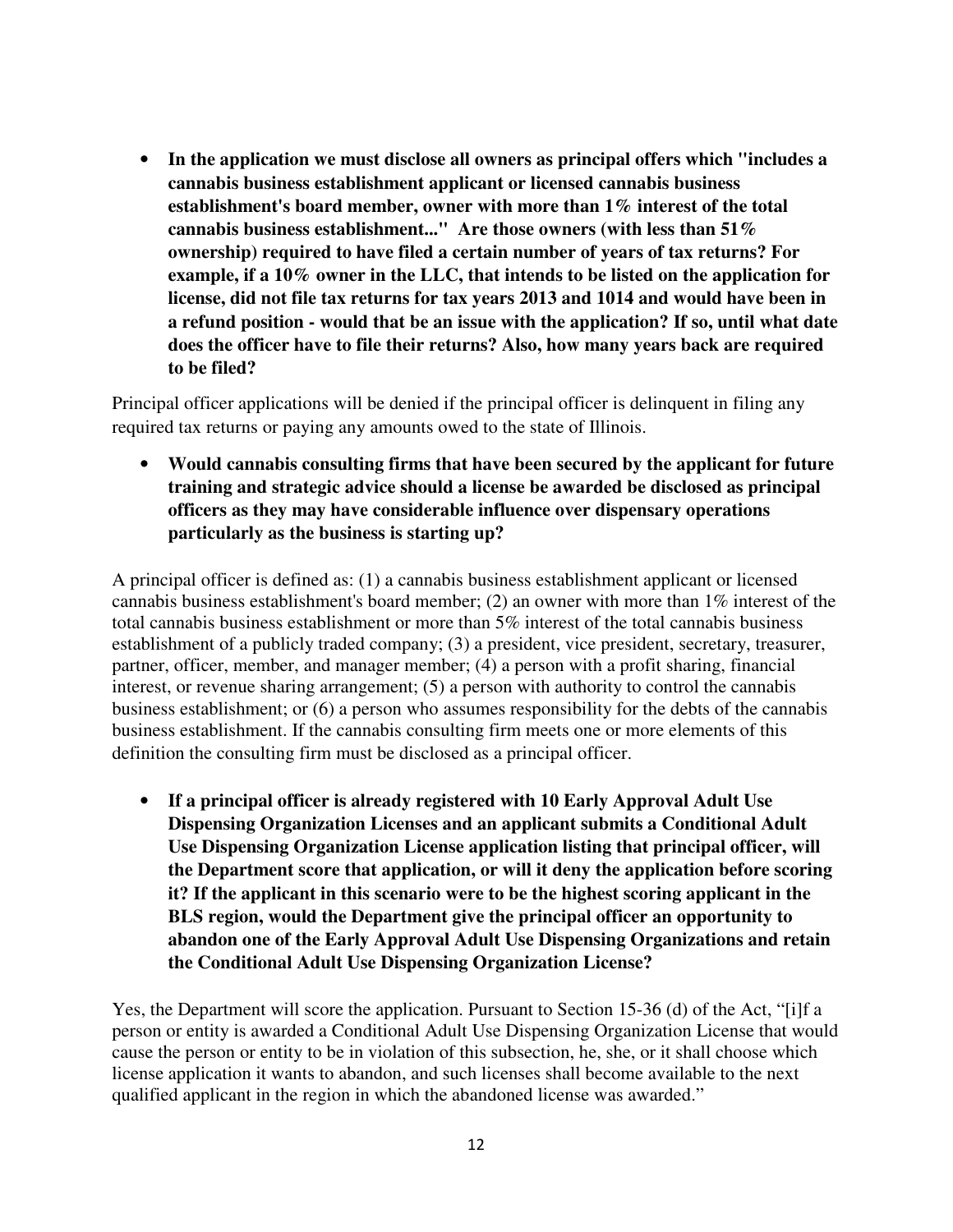• **Will applying to be a principal officer of an adult use cannabis dispensary prevent an individual from procuring a Government Security clearance, or prevent an individual from engaging in future military service?** 

This question should be directed to the government agency granting the security clearance or the branch of military in which the proposed principal officer intends to serve.

• **Can a medical cannabis dispensing organization principal officer hold five (5) medical cannabis dispensing organization license plus ten (10) adult use licenses (early approval or conditional)?** 

Yes

• **On the Application for a Proposed Principal Officer of an Adult Use Dispensing Organization, an applicant is asked to disclose the following: "Other than the proposed dispensing organization related to this application, provide the name of any other Illinois cannabis business establishments with which the Applicant is associated." Please confirm this question relates to current associations and not interests in previously owned Illinois cannabis business establishments.** 

Yes, this requirement is only for currently held licenses.

• **Do I need to submit a certificate of good standing for any of my businesses with the Conditional Adult Use Dispensing Organization License Application?**

No

• **If I hold a medical cannabis patient card can I become a principal officer of an Adult Use Dispensing Organization?**

Yes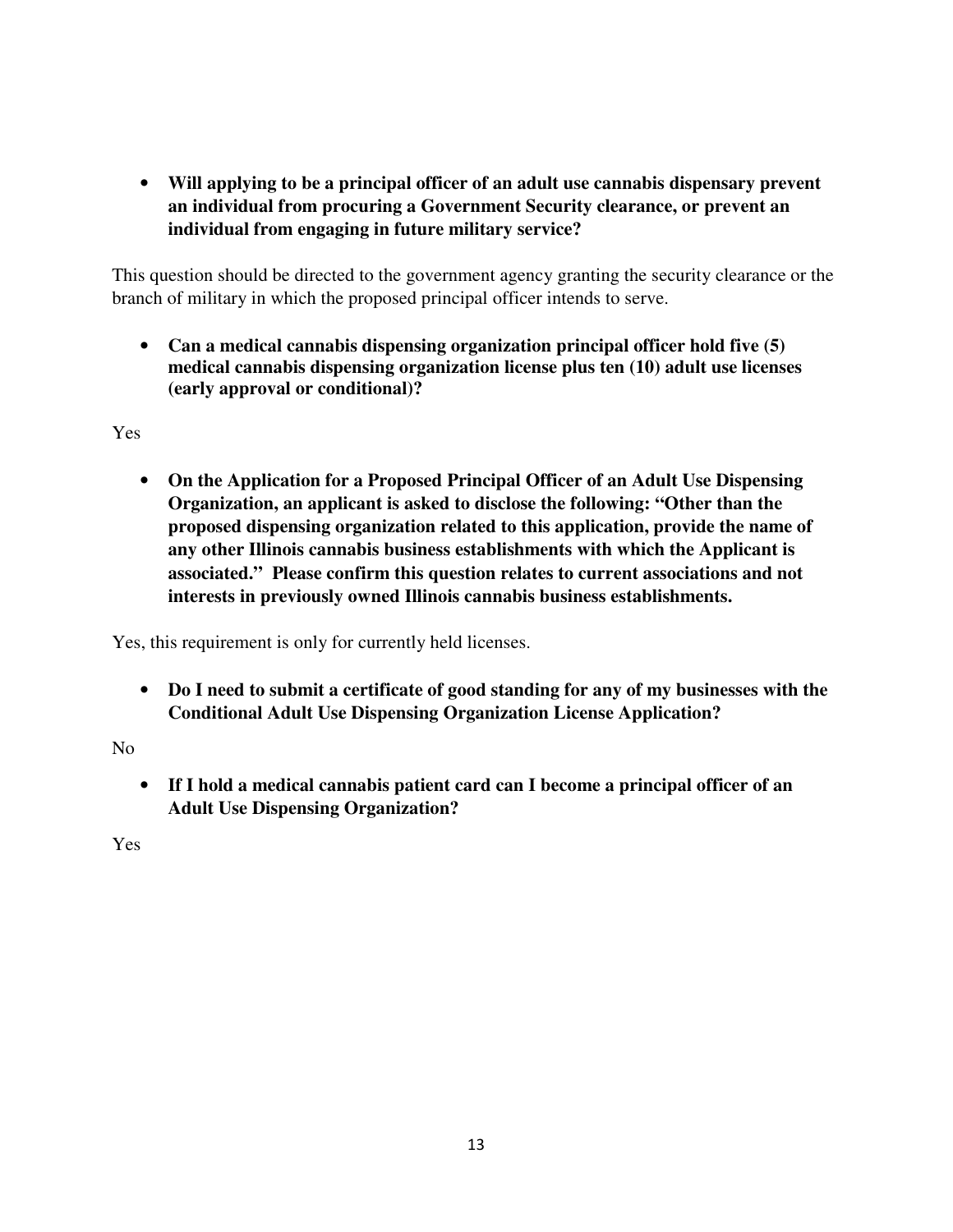# Exhibit C – Operating Agreement/Table of Organization

• **Does an investor that intends to invest in the dispensary after the license has been obtained need to be disclosed in the application? If so, what portions of the application will apply to this investor? Would a letter of intent be sufficient?** 

The Act requires applicants to disclose all proposed principal officers and business entities that, directly or indirectly, manage, own or control the interests or assets of the license holder. Privately held businesses should disclose all investors regardless of the investor's percentage of ownership or control. This includes anyone that has extended credit that is secured by an interest in the license or assets of the license holder. After a Conditional License is awarded, any new proposed principal officer must submit an Application for Proposed Principal Officer of an Adult Use Dispensing Organization, and cannot directly or indirectly, manage, own or control the interests or assets of a license holder until approved by the Department.

• **Do any and all sources of third-party financing, regardless of the amount, (like mortgages, business loans, lines of credit, or home equity lines of credit from financial institutions or private parties, or proceeds from a trust, etc.) to a proposed principal officer or business entity, other than the applicant entity, in order to fund the proposed principal officer's or business entity's ownership interest in the applicant entity have to be disclosed? If so, are those third parties considered a person who must apply to be a principal officer?** 

The Act requires applicants to disclose all proposed principal officers and business entities that, directly or indirectly, manage, own or control the interests or assets of the license holder. Privately held businesses should disclose all investors regardless of the investor's percentage of ownership or control. This includes anyone that has extended credit that is secured by an interest in the license or assets of the license holder.

#### • **Can a trust hold any interest in a dispensing organization?**

Yes, but there are disclosure requirements under the Act.

#### • **Must all principal officers be listed on the operating agreement registered with the State?**

It is not a requirement under the Act that all principal officers be listed on an operating agreement registered with the State. The Department does not offer advice on how to start or structure a business.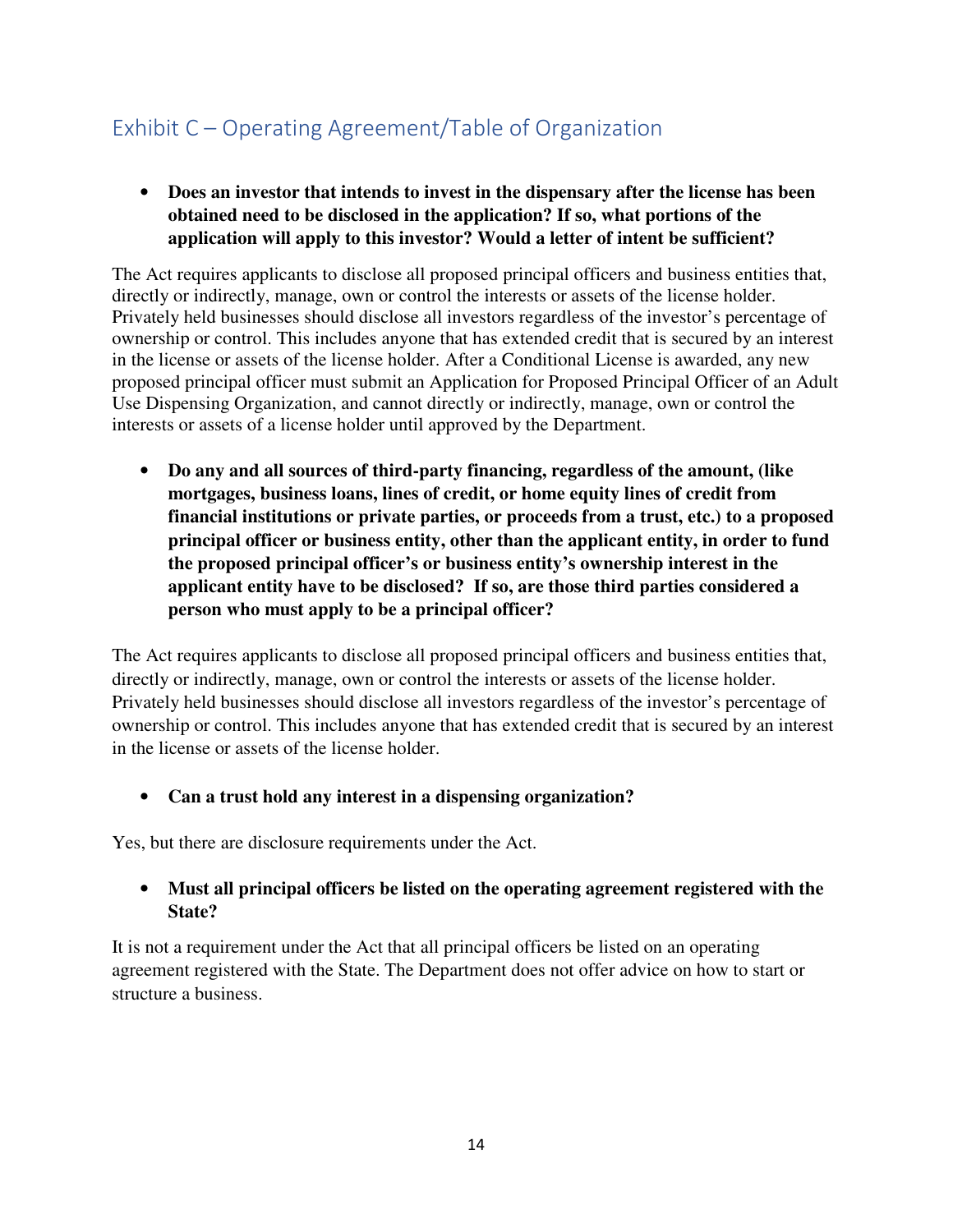• **Would a person like an attorney or consultant whose fees are contingent upon receiving a license have a financial interest in a license? If so, does that mean an attorney can't be an attorney for more than 10 licensees?** 

"Financial interest" means any actual or future right to ownership, investment or compensation arrangement, either directly or indirectly, through business, investment, spouse, parent or child, in the dispensing organization. A future right to compensation includes a compensation arrangement that is contingent upon an applicant receiving a license. An attorney or consultant with such a financial interest must be disclosed by the applicant in Exhibit C. They also would be required to register as a proposed principal officer in Exhibit B if the compensation to be received would make the recipient an owner with more than a 1% interest in the total cannabis business establishment or more than 5% interest in the total cannabis establishment of a publicly traded company.

No person or entity shall have a direct or indirect financial interest in more than 10 licenses. Section 15-30(k) of the Act states that the Department shall deny an application if granting that application would result in a single person or entity having a direct or indirect financial interest in more than 10 licenses.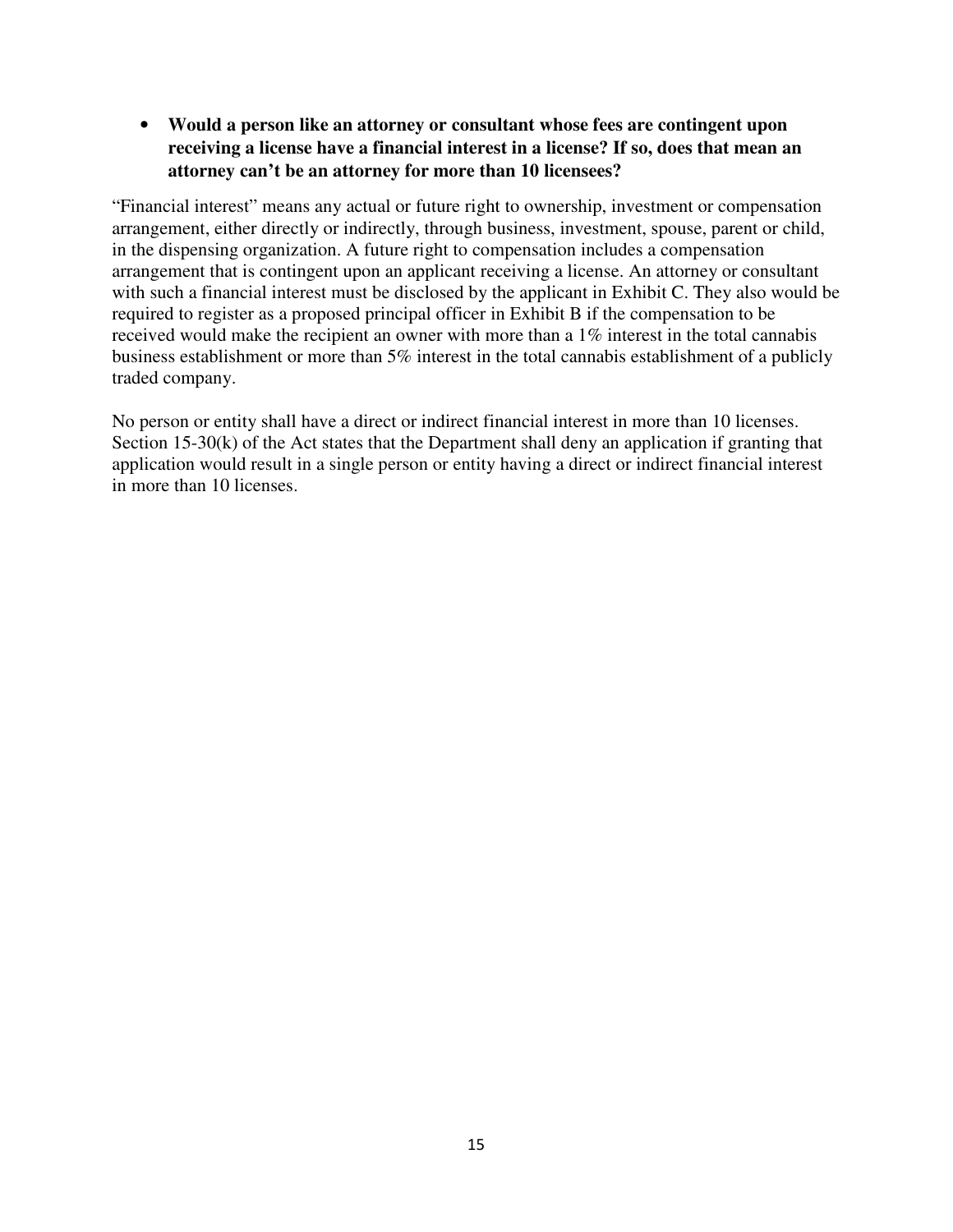# Exhibit D – Agent Training and Education

• **Can I hire staff from states other than Illinois?**

Yes.

• **Are dispensing agents, agents-in-charge, and principal officers required to take the 1-hour sexual harassment prevention training required after January 1, 2020 pursuant to 20 ILCS 2105/2105-15.5? If so, does that training count toward the 8 hours of annual training required of all dispensing agents, agents-in-charge, and principal officers?** 

Yes, all adult use dispensing organization agents, Agents-in-Charge, and principal officers must receive sexual harassment prevention training before renewing their agent/principal officer identification cards. The training will count toward the 8 hours of required annual training.

#### • **Does the 8-hour annual training requirement apply to all principal officers?**

Yes. Documentation of such training must be kept at the dispensary.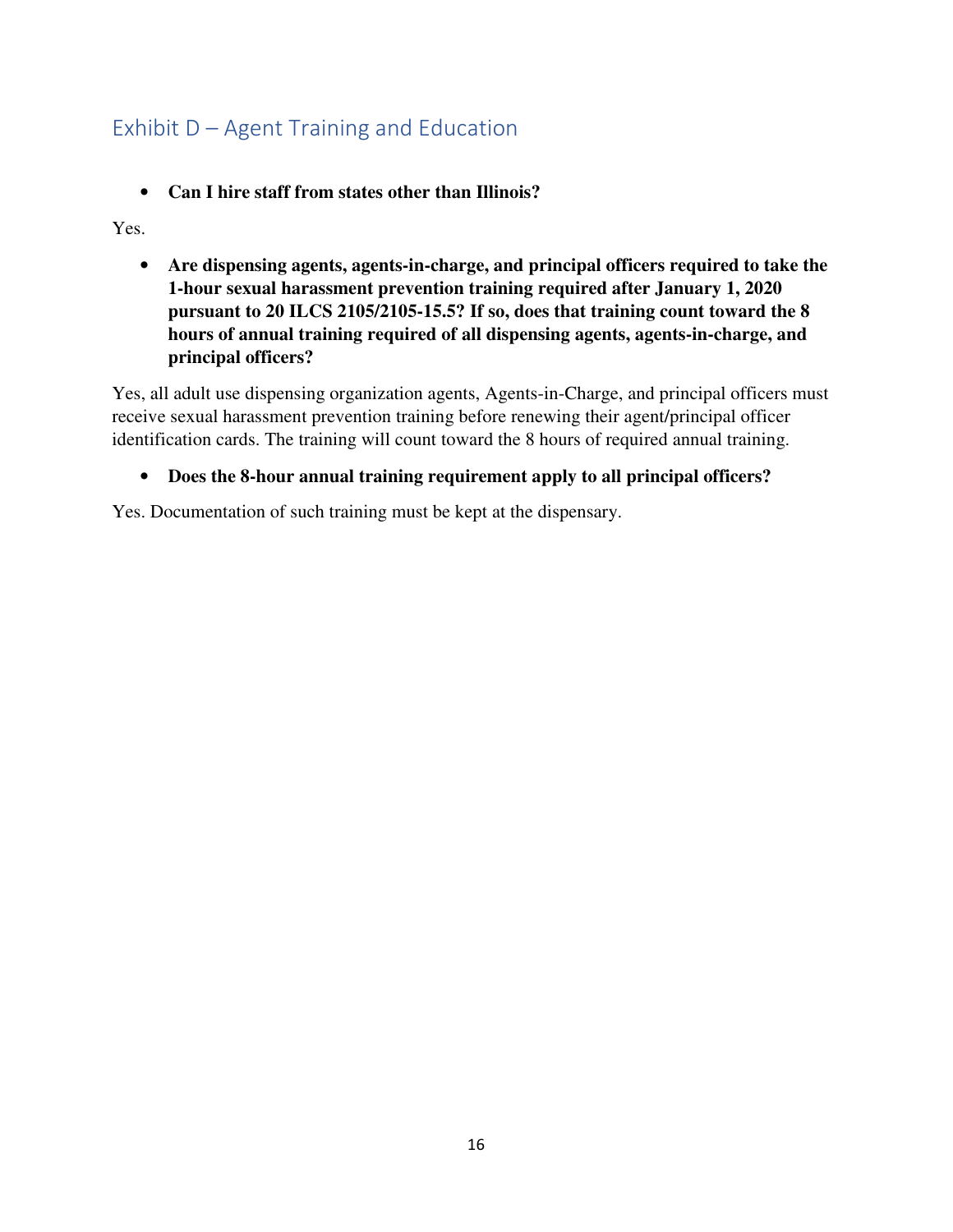# Exhibit E – Purchaser Education Plan

[NO QUESTIONS ANSWERED FOR THIS SECTION]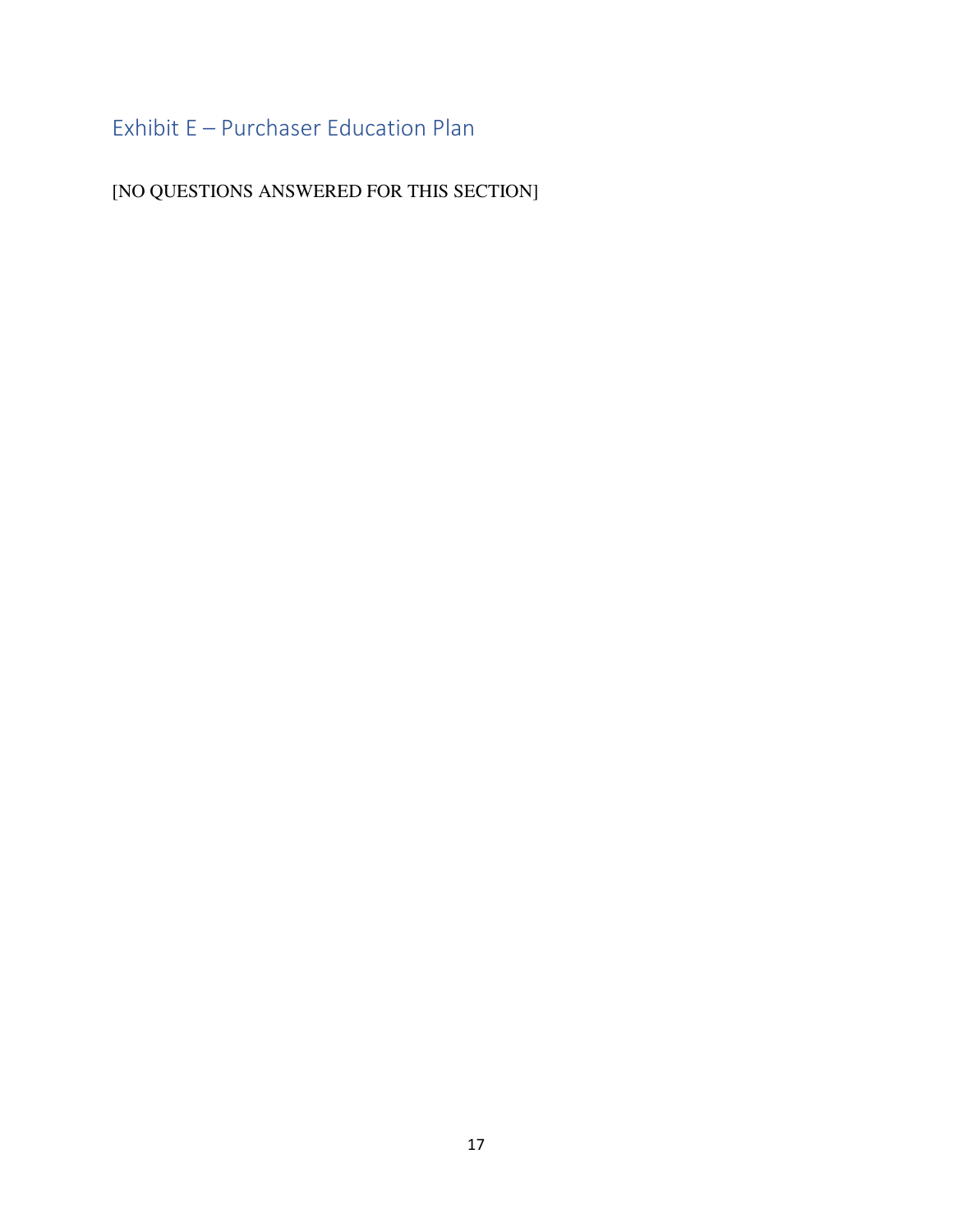### Exhibit F – Business Plan

• **Can I use an ultraviolet flashlight as the "electronic scanning device" used to scan IDs? What is required for an electronic scanning device?** 

No. An electronic scanning device must be capable of scanning the bar code on the back of a state-issued driver's license or identification card.

• **Section 15-70(b) of the Act states a dispensary must include the legal name of the dispensary on the packaging of any cannabis product it sells. Does this need to be in the form of an additional label on the primary packaging, or can it be in the form of an exit bag with the dispensary's name on it?** 

The dispensary's name must be affixed to the primary packaging for the product; a label on the bag the customer uses to carry the product out of the dispensary is insufficient.

• **Do I have to name the solid waste facility at which I will dispose cannabis waste?**

No. Applicants should indicate that their waste will be disposed of at a permitted solid waste facility, but applicants are not expected to identify which facility they may ultimately use.

• **Can registered medical cannabis patients that are minors enter an adult use only store?** 

Yes. Pursuant to Section 15-65(i)(1) of the Act, no minors are permitted on the premises of an adult use only store unless the minor is a minor qualifying patient under the Compassionate Use of Medical Cannabis Program Act

• **Can an adult use dispensary offer discounted products to certain populations such as veterans?**

Yes. Adult Use Dispensing Organizations may not offer free product, but they may offer discounts.

• **For the annual compilation report required to be filed with the Department, does the letter written by the certified public accountant have to come from an independent, third-party CPA?** 

No, the Act requires the letter to come from a licensed public accountant, but not an independent, third-party CPA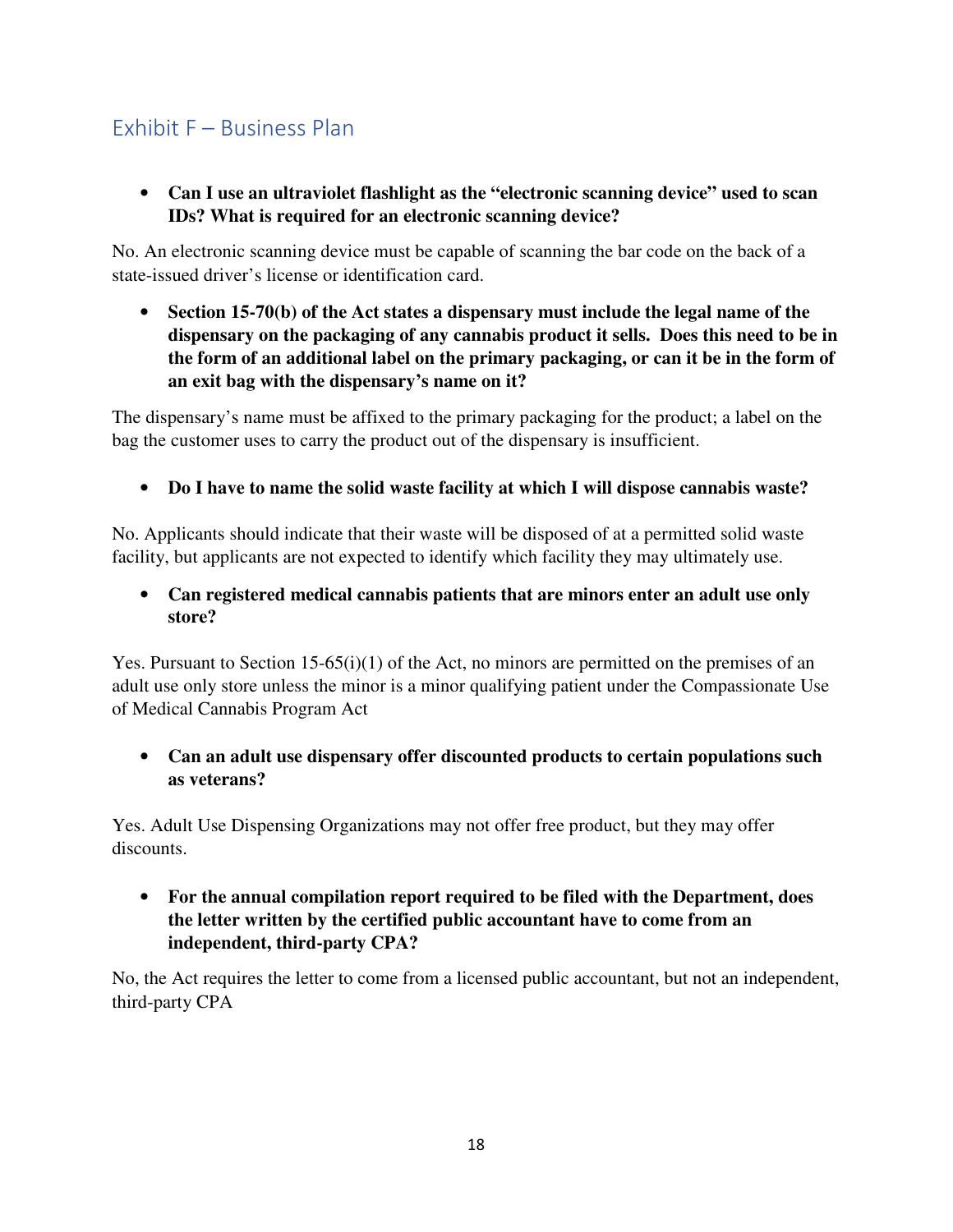• **Does SB1557 allow any dispensary to offer an on-site consumption lounge? If an applicant plans to offer on-site consumption in our dispensary, should we include that in our application?** 

Neither a Conditional License nor an Adult Use License entitles the holder to allow on-site consumption. Dispensaries must receive approval from the local jurisdiction to allow on-site consumption. The Department does not license on-site consumption facilities. This is unchanged by SB1557.

If an applicant plans to seek permission to allow on-site consumption at its location, it should include this in Exhibit F (Business Plan) when it describes the products and services to be offered.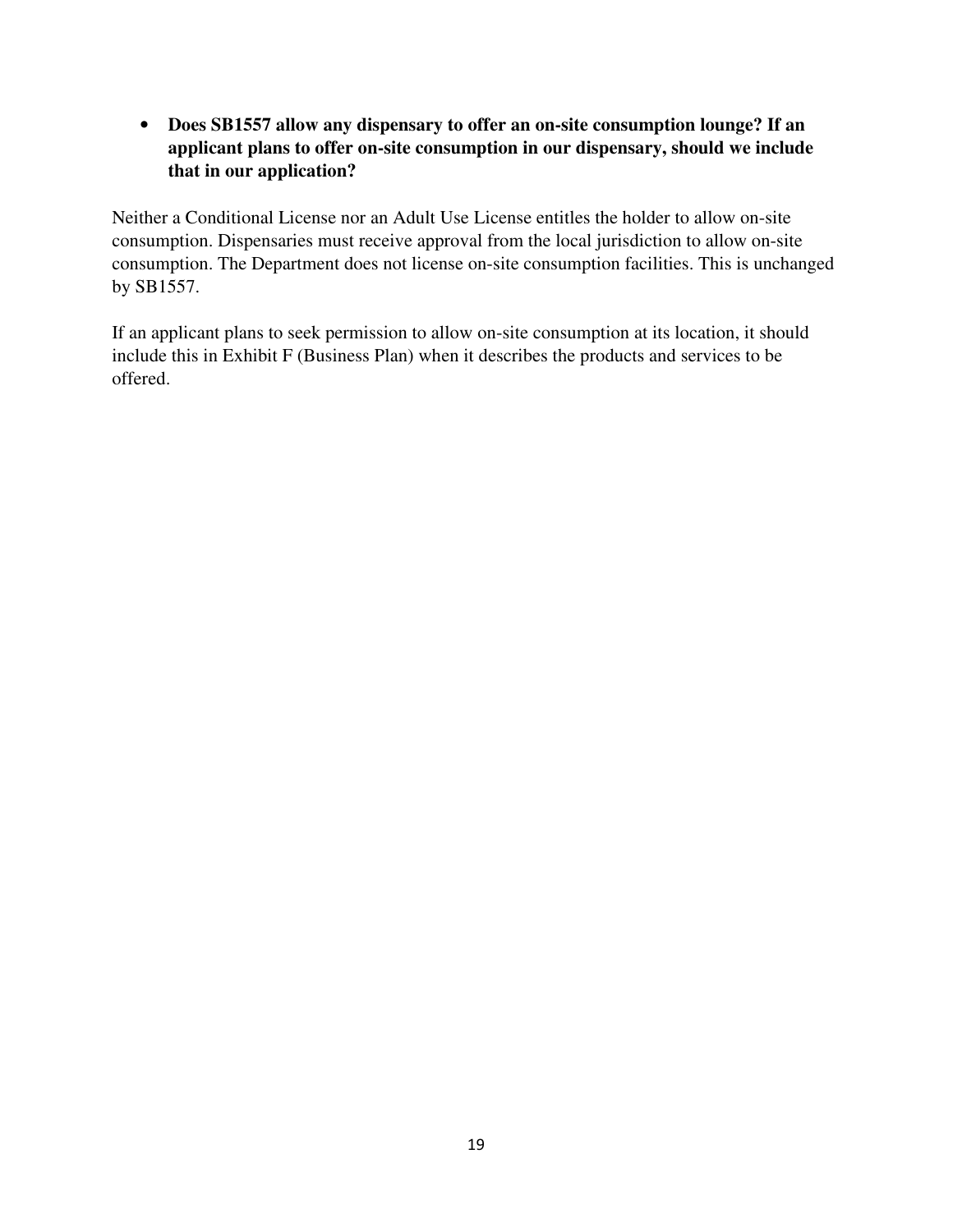Exhibit G – Recalls, Quarantine, and Destruction Plan

[NO QUESTIONS ANSWERED FOR THIS SECTION]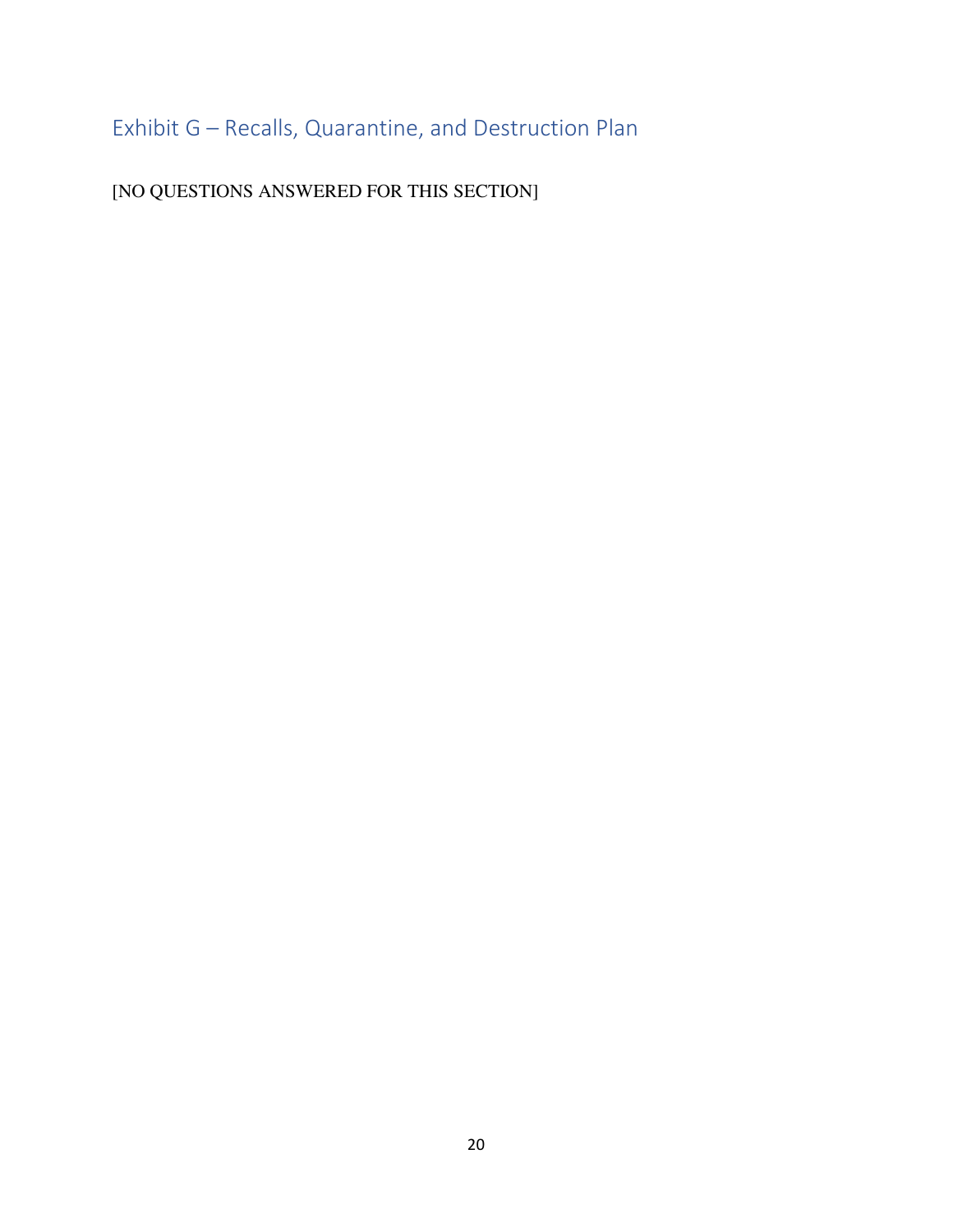### Exhibit H – Security Plan

### • **Can security guards at dispensaries be armed?**

The Act does not prohibit armed guards at dispensaries. However, applicants must follow all applicable state and federal laws regarding the presence of armed guards in their facilities.

• **Must the security plan submitted with Exhibit H be designed by a licensed private alarm contractor?**

No.

• **Does my security plan need to be reviewed by the Illinois State Police?**

No, dispensing organization security plans do not need to be reviewed by the Illinois State Police.

• **You state that information should be anonymous. Then you state that we should leave the security firm's name unredacted. What about other 3rd party providers who are key to the success of the application? Should we list the names of our law firm, accounting firm, SOP writers, etc. or should those be anonymous as well?**

The names of security contractors must be disclosed in Exhibit H so the Department can verify the contractor is properly licensed under the Private Detective, Private Alarm, Private Security, Fingerprint Vendor, and Locksmith Act of 2004. Applicants should not disclose the identity of other third-party consultants or vendors, unless the consultant or vendor is a principal officer or has a financial interest in the applicant.

• **I am asking for confirmation regarding having a security officer on duty at all times? The security portion of the law does not state this as a requirement but in the Round 1 Q&A it was identified as one.** 

Applicants must submit a contract with a private security contractor that is licensed under Section 10-5 of the Private Detective, Private Alarm, Private Security, Fingerprint Vendor, and Locksmith Act of 2004. The contract must provide for a security guard to be onsite during operating hours. This requirement was recently confirmed by changes made to Section 15-70 of the Act by SB 1557.

• **Does the State of Illinois have any Cyber Security regulations in place to which dispensaries must adhere?** 

No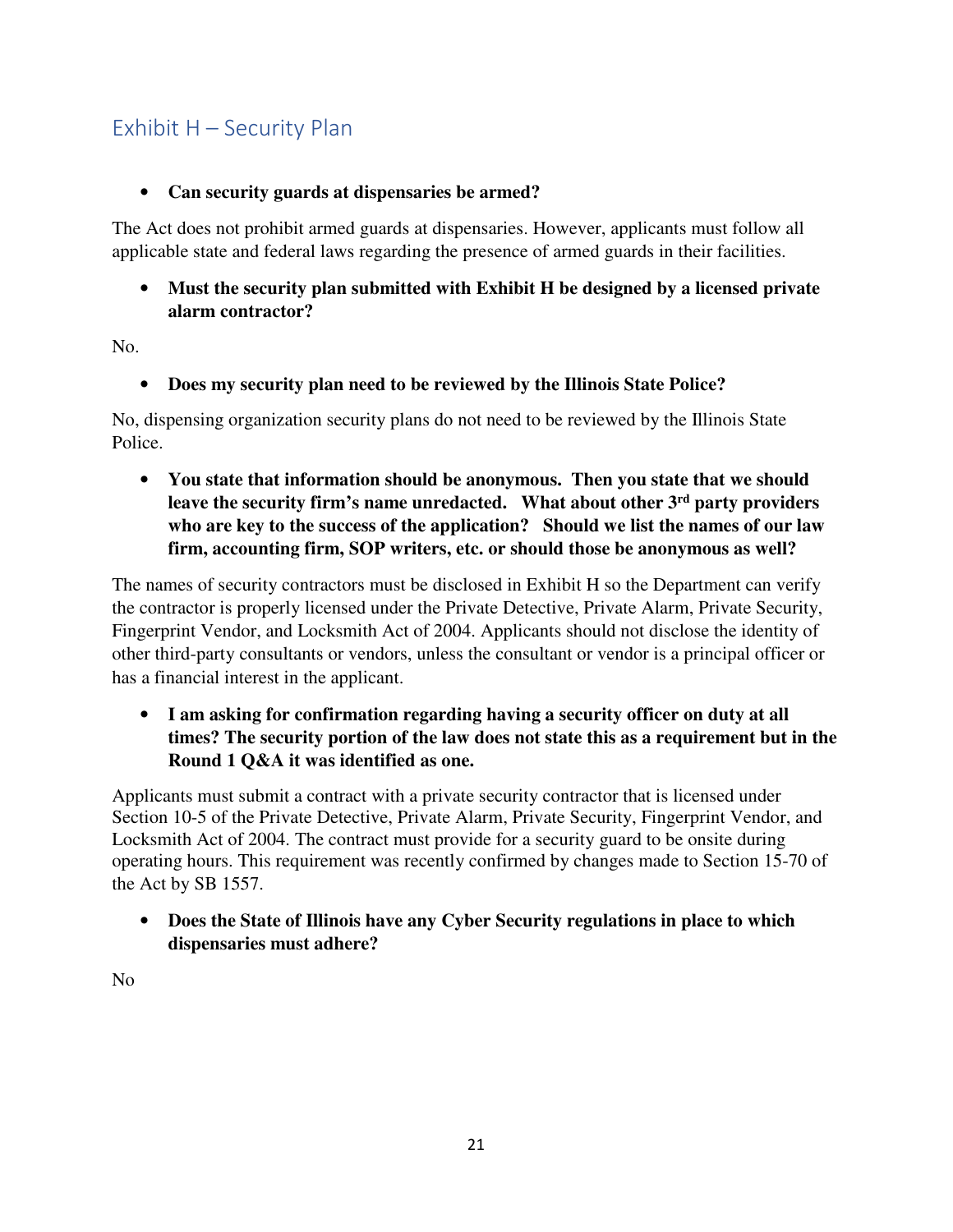# Exhibit I – Inventory Monitoring and Recordkeeping Plan

• **Can a vertically integrated dispensary have more than 40% of its inventory come from a cultivation center or craft grower owned by the same company?** 

No, pursuant to Section  $15-70(n)(5)$  of the Act.

• **What is the maximum amount of cannabis that can be stored at any dispensary?** 

The Act does not limit the amount of cannabis that can be stored in a dispensary.

• **For required documentation related to record keeping, are physical copies required to be stored or can reports be retained electronically?** 

Section 15-110 of the Act includes a list of records that must be maintained and made available for inspection by the Department upon request. These documents may be maintained electronically if they are readily available to the Department. Section 15-65(c) of the Act requires a hard copy of the dispensary's policies and procedures to be kept at the dispensary.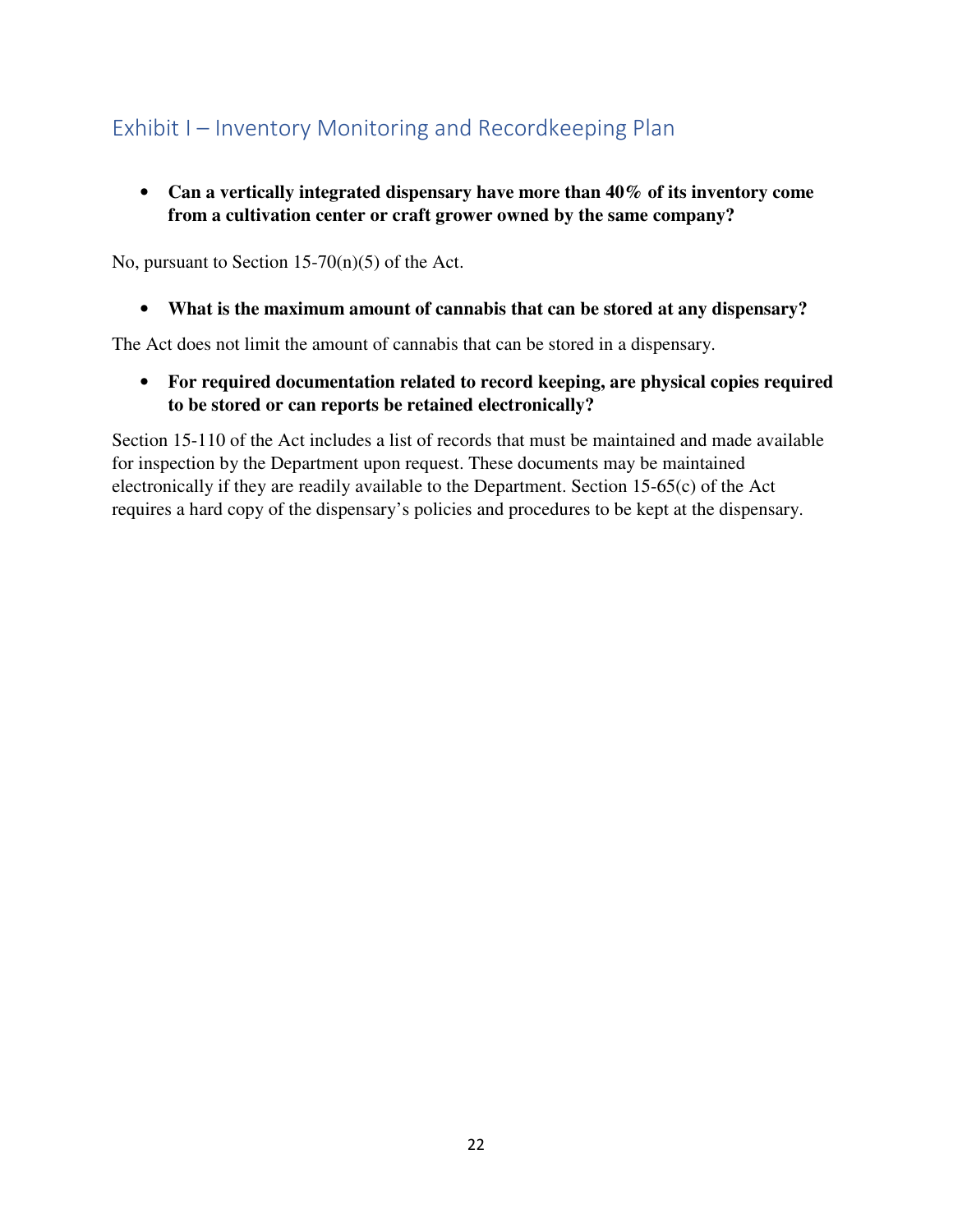# Exhibit J – Proposed Floor Plan

• **Will the Department accept video presentations with the application?**

No, video presentations will not be accepted.

• **Can my dispensary be mobile, like a food truck?**

No, dispensaries must be at a stationary location.

• **In the last round of question responses, the Department referred to vault specifications provided by the DEA. However, to be uniform with vault specifications for existing Illinois dispensaries, please provide those Department approved specifications so that new dispensaries can comply with state requirements.** 

The vault specifications provided for adult use dispensaries in the Round 1 Q&A posted on November 1, 2019 are consistent with the guidance provided to current medical cannabis licensees.

• **Do you have a link or pdf file that shows building layout and requirements for a Dispensary location? (construction materials, door or safe door requirements, etc.)**

Minimum building layout requirements can be found by reading the Act, the Conditional Adult Use Dispensing Organization License Application, and the guidance provided by this office on its website: https://www.idfpr.com/profs/adultusecan.asp.

• **Section 15-30(c)(3)(C) of the Act requires the floor plan to be compliant with the Environmental Barriers Act, but the list of items on the Conditional License Application does not require this information to be included in Exhibit J. Can you please clarify whether we must show that the floor plan is compliant with the Environmental Barriers Act?** 

Applicants must demonstrate in Exhibit J that their floor plan will be compliant with the Environmental Barriers Act, as required by Section 15-30(c)(3)(C) of the Act and the paragraph included in Exhibit J.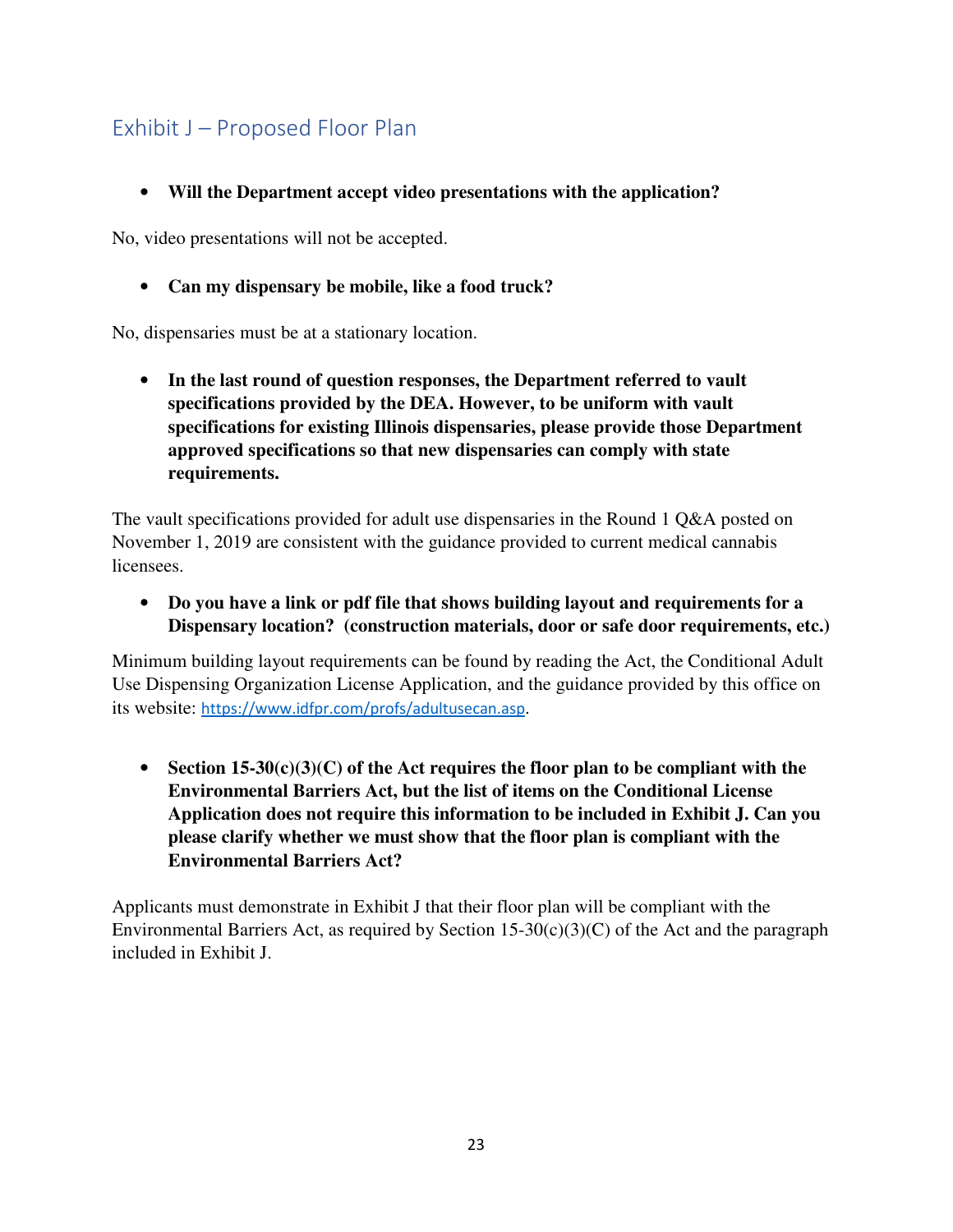• **Can such letters of community support be used in Exhibit J as a "reasonable assurance the issuance of a license will not have a detrimental impact on the community"? If they are used in Exhibit J, must they be anonymous?**

Letters of community support are not required. They may be submitted as part of Exhibit J. They will not impact an applicant's score. If submitted by an applicant, the letters must be anonymous.

• **The Round 1 Q&A states, "Does the barrier between the facility's entrance and the limited access area have to be floor to ceiling? The barrier between the public access area and limited access area should be a solid barrier that prevents an individual from easily accessing the limited access area. All counters separating limited access areas from restricted access areas should be at least 48" in height, except that spans of counters up to 36" in width may be reduced to 36" in height." Are you referring to width or depth? This is difficult to conceptualize.** 

The barrier between the public access area and limited access area should be a solid barrier that prevents an individual from easily accessing the limited access area. All counters separating limited access areas from restricted access areas should be at least 48" in height, except that spans of counters up to 36" in width may be reduced to 36" in height. The 36" high counter span refers to the width, not the depth of the counter.

• **Are facilities required to have purchasers exit the limited access area through a different door than the one they entered?**

No

• **Do the regulations limit the number of purchasers that can be in the dispensary at any given time or is there a ratio of agents to purchasers we must maintain?** 

The Act does not limit the number of purchasers that may be in a dispensary at any one time. However, local laws or zoning regulations that limit the number of people that are permitted in a building at any one time may apply.

• **Should our Proposed Floor Plan contemplate exterior items like parking and/or landscaping?** 

The proposed Floor Plan may address exterior items such as parking or landscaping to demonstrate compliance with the requirements of the Act and other state or federal laws, such as the Americans With Disabilities Act and the Environmental Barriers Act.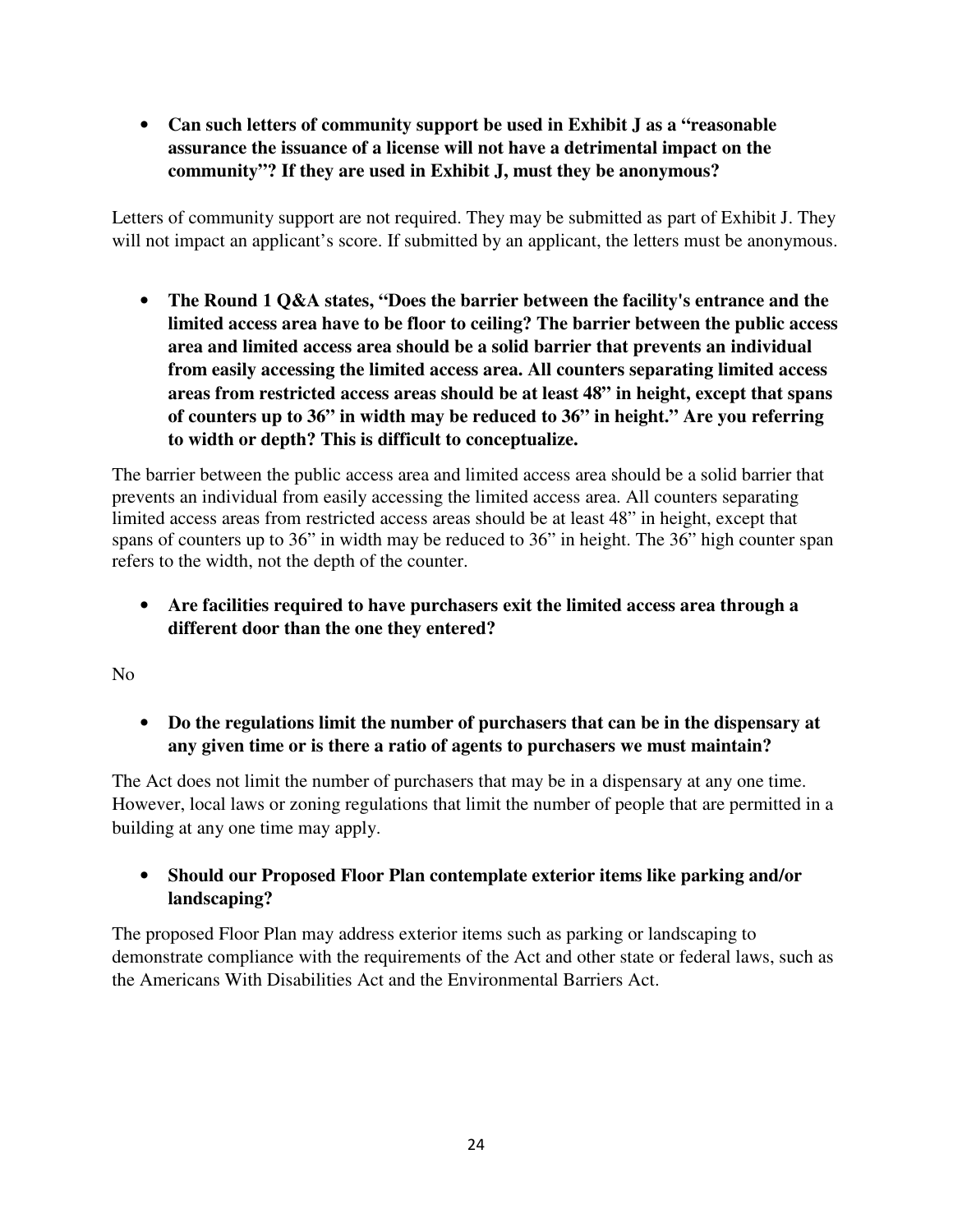Exhibit K – Operating Plan

[NO QUESTIONS ANSWERED FOR THIS SECTION]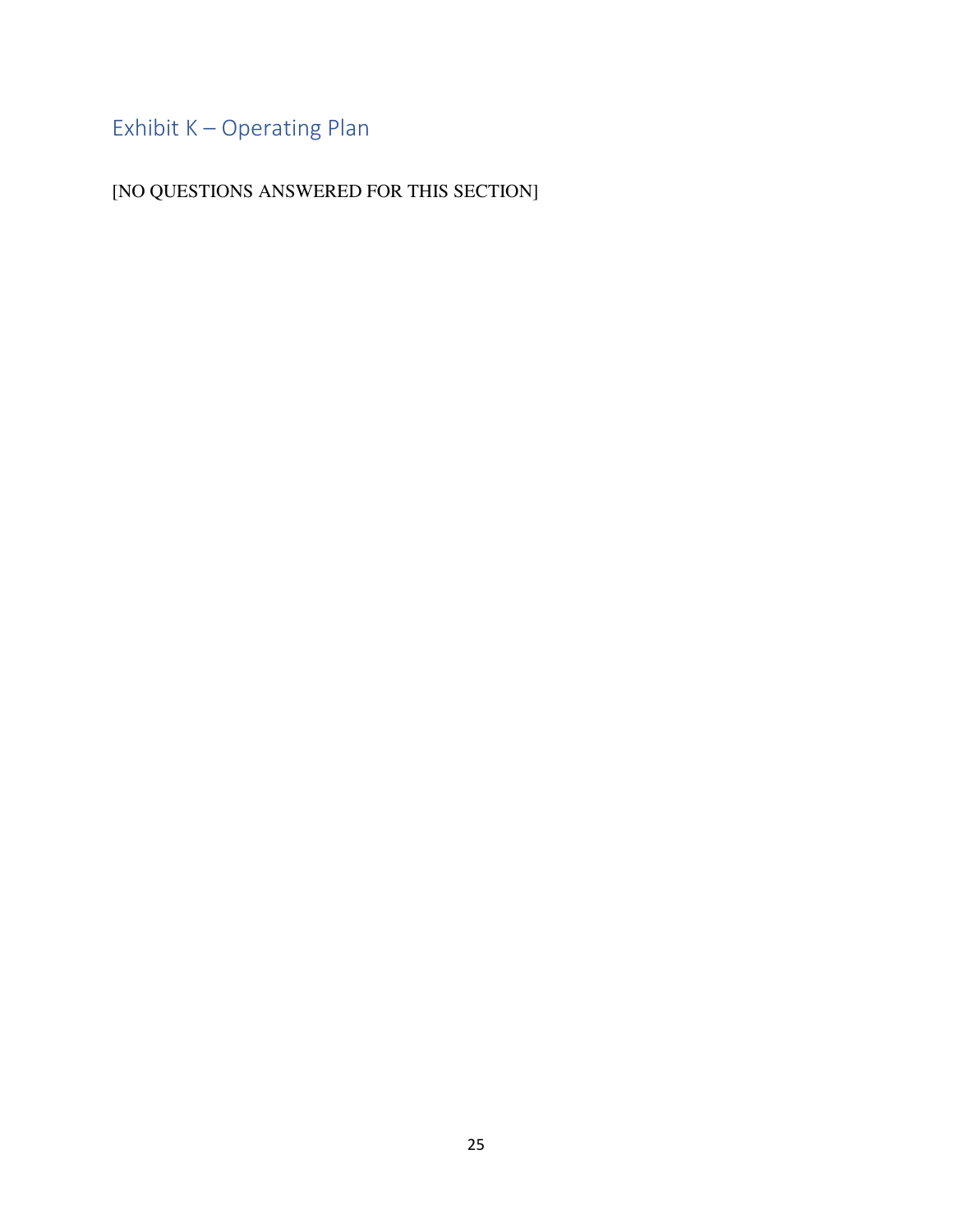# Exhibit L – Plan for Community Engagement

• **How can an applicant obtain 2 points for its Plan for Community Engagement?**  [IDENTICAL Q&A INCLUDED IN SCORING PROCESS SECTION]

Points awarded for Exhibit L (Plan for Community Engagement) will be awarded on a binary basis, in which applicants meeting all of the requirements will receive 2 points and applicants that do not complete all of the requirements will receive 0 points. To receive 2 points the Plan must include specific information on how the applicant will engage the community in a beneficial manner.

• **If the applicant is submitting multiple Plans for Community Engagement as part of Exhibit L, how should the applicant name the Exhibit L file on the USB drive?** 

The applicant must name the file "Exhibit L."

• **For Exhibit L, (Plan for Community Engagement), does the outreach platform need to be related to cannabis or can it be a general platform that gives back to the community?** 

The outreach platform is not required to be directly related to cannabis.

• **Page 56 (Exhibit L) of the Round 1 Q&A states applicants "may provide letters of community support, but such letters are not required," yet page 102 states letters of community support "will not impact an applicant's score and should not be submitted with the application." Can you please clarify whether we can submit letters of community support? Does it make a difference if the letter is from an elected official or a non-profit we plan to benefit? In either case, do the letters have to be anonymous?**

Letters of community support are not required. They may be submitted as part of Exhibit L, and such letters will count toward the 10-page limit. They will not impact an applicant's score. If submitted by an applicant, the letters must be anonymous.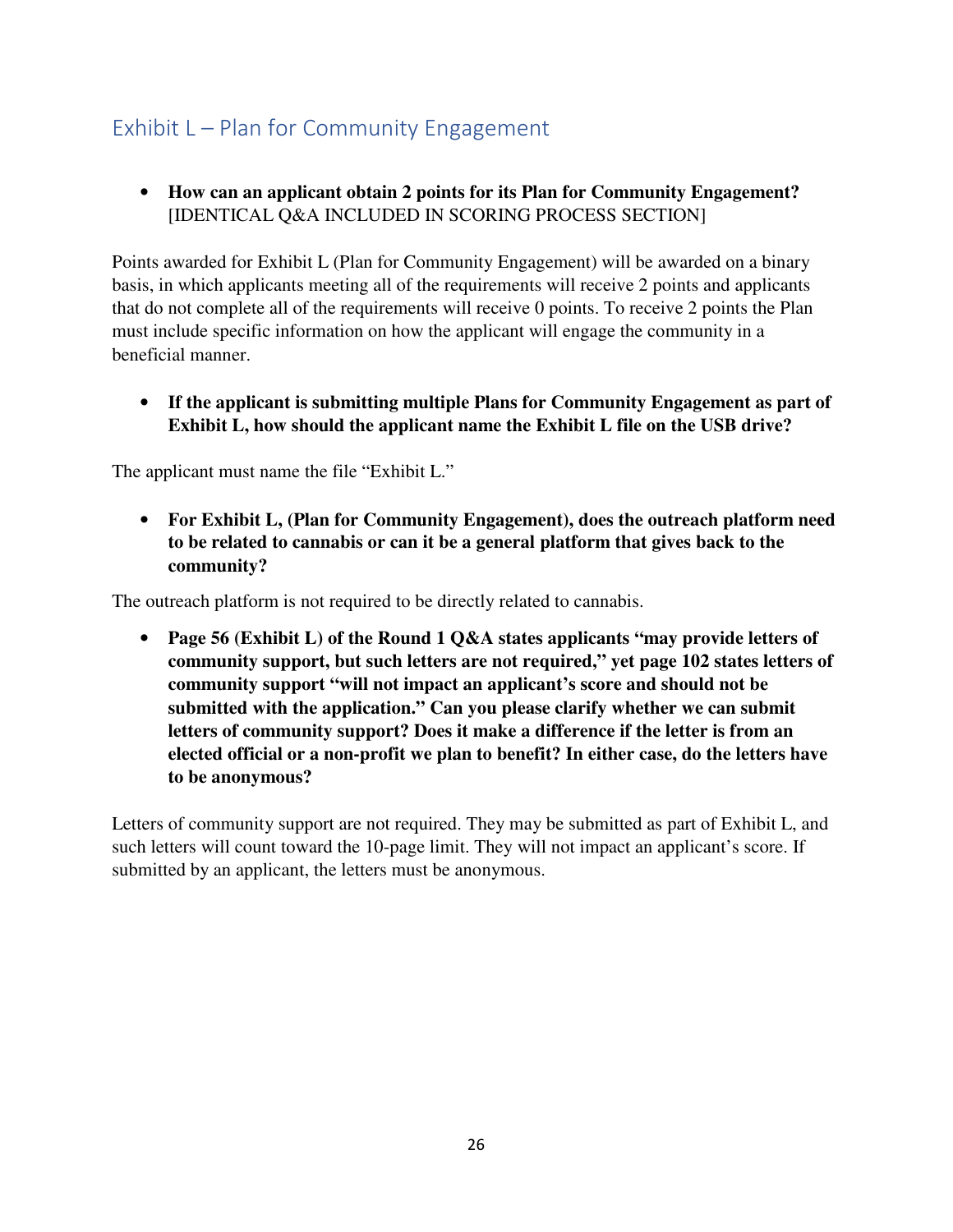### Exhibit M – Diversity Plan

• **How can an applicant obtain 5 points for its Diversity Plan?**  [IDENTICAL Q&A INCLUDED IN SCORING PROCESS SECTION]

Points awarded for Exhibit M (Diversity Plan) will be awarded on a binary basis, in which applicants that complete all of the requirements will receive 5 points and applicants that do not complete all of the requirements will receive 0 points. To receive 5 points, a Diversity Plan must be a narrative of not more than 2,500 words, including titles or section headings, that establishes a goal of ensuring that diverse participants and groups are afforded equality of opportunity in: (1) ownership, (2) management, (3) employment, and (4) contracting.

• **What if I am a white, male owned business with no plans to give up equity in my business at any point in the future? How can I set a goal of achieving diversity in ownership?** 

A plan may propose ways to achieve diversity in ownership, management, employment, and contracting in the cannabis industry beyond the applicant's own business.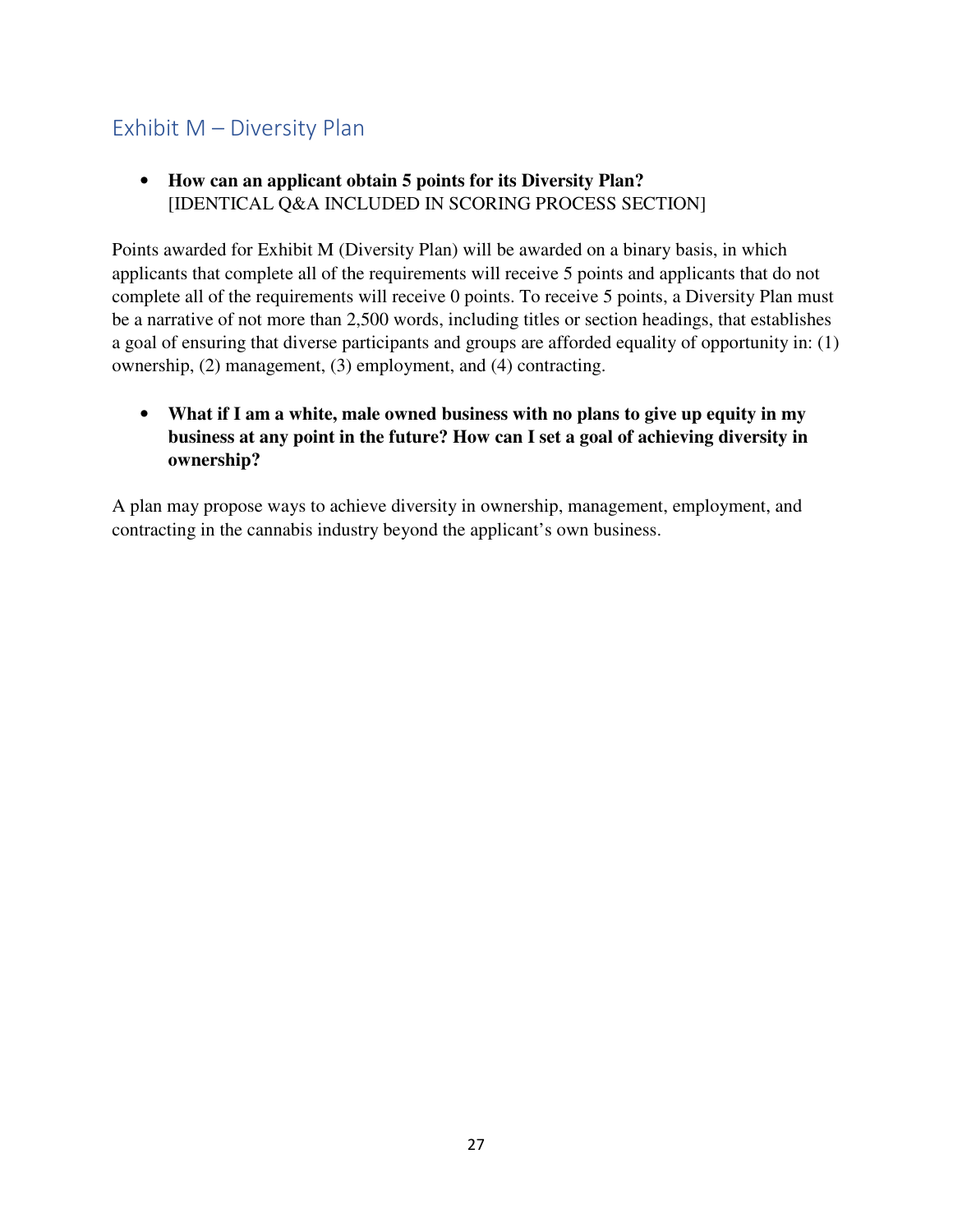## Exhibit N – Knowledge and Experience of Principal Officers

• **How can an applicant obtain 30 points for its principal officers' knowledge and experience?** [IDENTICAL Q&A INCLUDED IN SCORING PROCESS SECTION]

Points for Exhibit N (Knowledge and Experience of Principal Officers) for both the knowledge and experience elements of this Exhibit will be awarded on a binary basis, meaning applicants will receive either 15 points or 0 points for demonstrating knowledge of cannabis and either 15 points or 0 points for demonstrating experience and qualifications in business management or experience with the cannabis industry.

To receive points for knowledge, the applicant must demonstrate its principal officers' knowledge of various cannabis product strains or varieties; describe the types and estimated quantities of products planned to be sold; and indicate whether the applicant plans to sell cannabis paraphernalia or edibles. Knowledge of principal officers may be demonstrated through experience in cannabis or other comparable industries that reflect on an applicant's ability to operate a cannabis business establishment. This element will be satisfied if at least half of the applicant's principal officers demonstrate the knowledge required by the Act.

To receive points for experience, the applicant must demonstrate its principal officers' experience and qualifications in business management or experience with the cannabis industry. Experience in business management may be demonstrated through experience in other comparable industries that reflect on an applicant's ability to operate a cannabis business establishment. Applicants will satisfy the requirement for experience if at least half of the applicant's principal officers meet one of the following experience criteria: (1) twelve months working in the cannabis industry; (2) twelve months owning a business that sells products or services directly to the public; (3) twelve months managing at least three employees at a business that sells products or services directly to the public; or (4) twenty-four months working for a business that sells products or services directly to the public.

• **In the Round 1 Q&A you indicated the applicant, in Exhibit N (ANONYMOUS Knowledge and Experience of Principal Officers) may provide 3 separate pages at the beginning of the Exhibit that describe the types of products to be sold. So, if we have 3 principal officers are you saying we would be allowed nine (9) pages plus the three (3) separate pages at the beginning of the Exhibit for a total of twelve (12) pages?** 

Yes. The page limit for Exhibit N is three (3) pages per principal officer, plus an additional three (3) pages to describe products to be sold.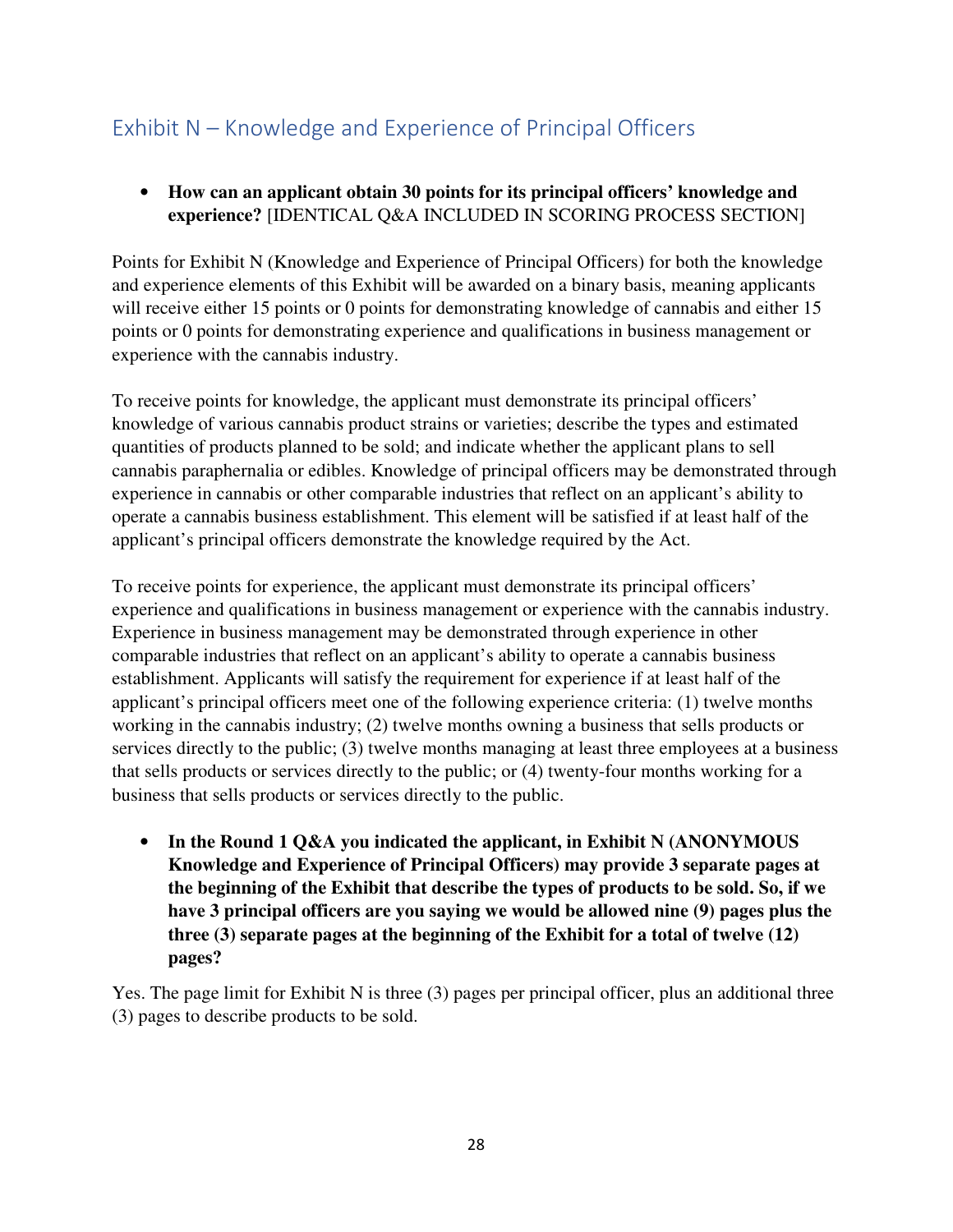• **For Exhibit N (Knowledge and Experience of Principal Officers) can we disclose consultants we plan to work with to demonstrate knowledge and experience?**

Pursuant to Section 15-30 of the Act, applications will be scored on the knowledge and experience of its principal officers. The Act does not permit scoring the application based on the knowledge and experience of consultants or other individuals.

• **The Department indicated that experience in "comparable industries" may be used to obtain the maximum points in Exhibit N. Can you give examples of "comparable industries"?** 

Examples of comparable industries may include businesses that sell products or services directly to the public such as, but not limited to, liquor stores, pharmacies, grocery stores, tobacco stores, restaurants, or retail stores.

### • **Can you recommend a format for applicants to use when submitting the list of products to be sold required in Exhibit N (ANONYMOUS Knowledge and Experience of Principal Officers)?**

Applicants are not expected to provide an exhaustive list of products specifically naming every strain and product they intend to offer for sale. A short paragraph on each type of product will meet the requirement. The applicant does not need to identify which cultivators or processors the products will be sourced from. For example, the applicant may state it intends to offer topical products and explain the uses of topical products, including whether they will be CBD or THC dominant.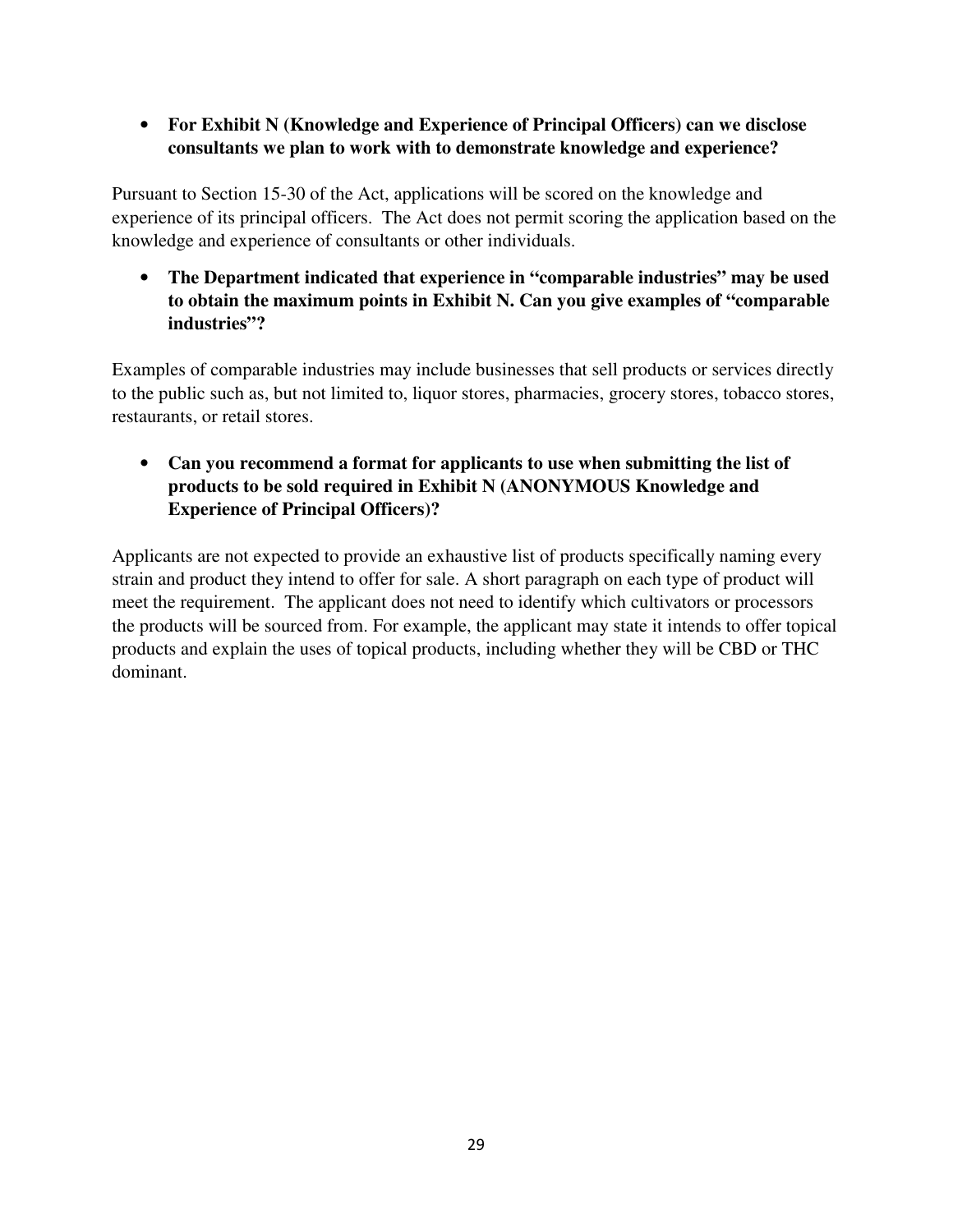## Exhibit O – Financial Information

#### • **Are there restrictions on the form of investment a license can receive?**

No, but some forms of investment may prevent an applicant from qualifying as a Social Equity Applicant, Veteran Owned Company, or Illinois Owned Company to the extent that the investment impacts the distribution of ownership or control of the dispensing organization.

• **The Round 1 Q&A states that Exhibit O is not anonymous, however the text also states: "Applicants must redact any information that would reveal personally identifying information including, but not limited to, name, address, and social security number." The FAQ responses also state that the only Exhibit to be redacted is Exhibit H. If Exhibit O is not supposed to be anonymous, for what reason should the personal information be redacted? Should information in Exhibit O be redacted? Can we have some more clarification on the formatting of submission for this Exhibit? Can you provide an explicit list of what items must be redacted and what exhibits are not required to be redacted as well as any additional instructions for particular redactions specific to each exhibit?** 

For Exhibit O, there is no requirement that an applicant show any minimum level of liquid assets. An applicant need only provide a statement demonstrating that the applicant will have access to sufficient funds to own and operate any and all Adult Use Cannabis Dispensing Organization Licenses it may be awarded. Applicants may also provide any documentation supporting its statement. Such supporting documentation is not required and will not result in an applicant receiving additional points. If an applicant chooses to submit supporting documentation for Exhibit O, it must redact any information that would reveal personally identifying information including, but not limited to, name, address, and social security number. Because any supplied supplemental information will have no effect on the applicant's score, failure to redact this information will also have no effect on the applicant's score.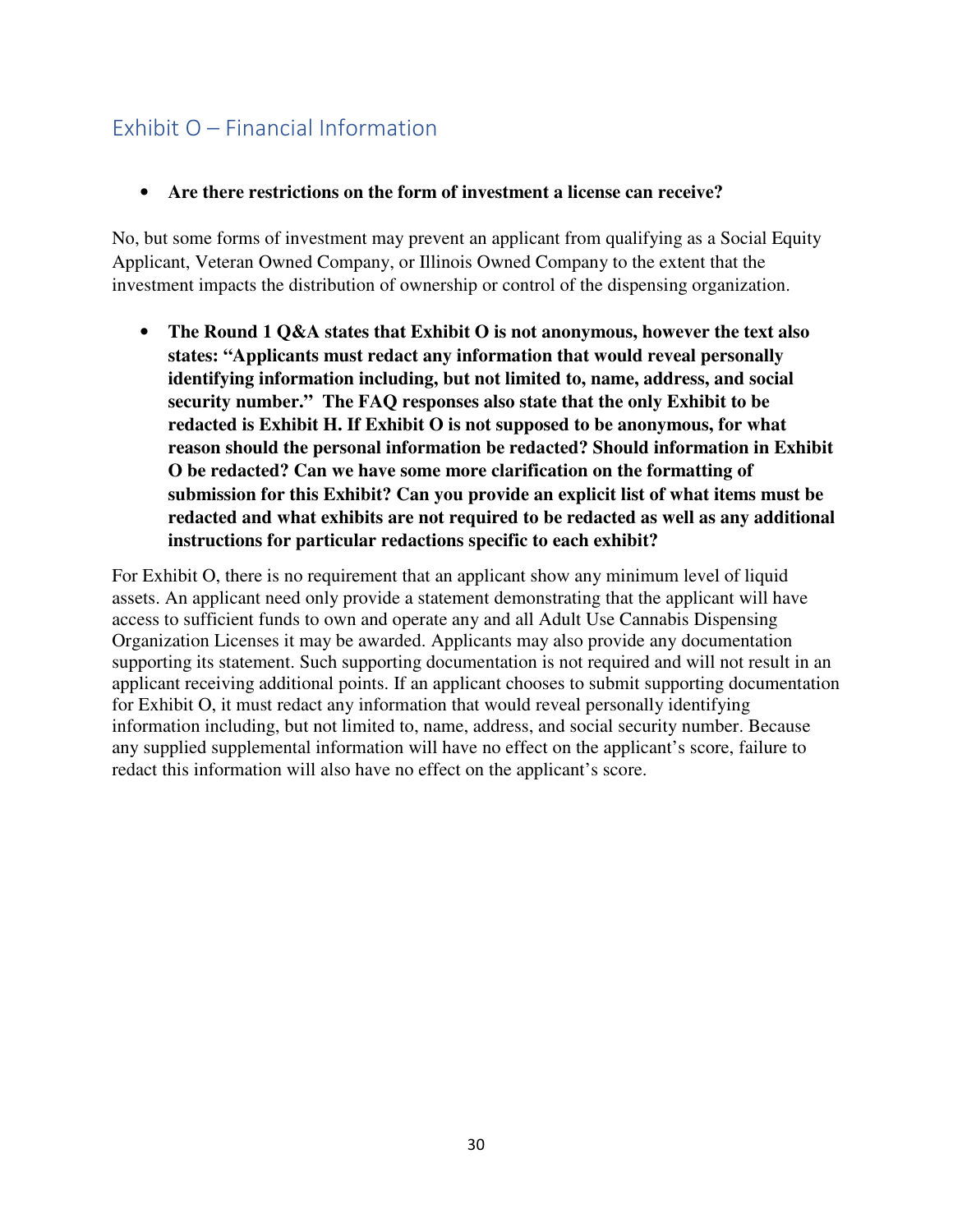# Exhibit P – Status as a Social Equity Applicant

• **Can a principal officer still be a "member of an impacted family" if the member of the family with the cannabis-related arrest, conviction, or adjudication is deceased?**

Yes, unless the deceased person is a spouse who was divorced from the principal officer before the spouse's death.

• **Can a principal officer still be a "member of an impacted family" if the member of the family with the cannabis-related arrest, conviction, or adjudication is an exspouse or emancipated child?**

An emancipated child may be a member of an impacted family, as is a current spouse. An exspouse is not a family member, unless they also qualify as a legal dependent.

- **Can an investor receive a return of the investor's investment either before the social equity applicant receives his/her portion of the distributions/profits of the business?**
- **Can an investor receive a return of the investor's investment in an amount in excess of 49% of the profits of the business (even for just a limited period of time after commencement of the business?) Can the applicant repay a loan (with interest) prior to repayment of any profits to the social equity applicant?**

The Department will not express an opinion as to whether particular hypothetical ownership or control structures are acceptable.

• **If new crime and poverty statistics are released prior to January 2, 2020, could the Disproportionately Impacted Areas set by the Department of Commerce and Economic Development be altered?** 

No. The Disproportionately Impacted Areas will not change before January 2, 2020.

• **Do arrests made by university police count in terms of complying with SEA requirements?** 

Yes, if the arresting officer had the powers of municipal peace officers and county sheriffs, and the arrest was for an offense that was made eligible for expungement under Public Act 101-0027.

• **Does a "civil law violation" that was expunged automatically pursuant to Section 900-12 (2.5) of the Act qualify a person as a Social Equity Applicant? Is a cannabis related "civil law violation" a "cannabis related offense eligible for expungement under the Act" and thus qualify a person as a Social Equity Applicant?** 

No. Civil law violations were not made eligible for expungement under Public Act 101-0027.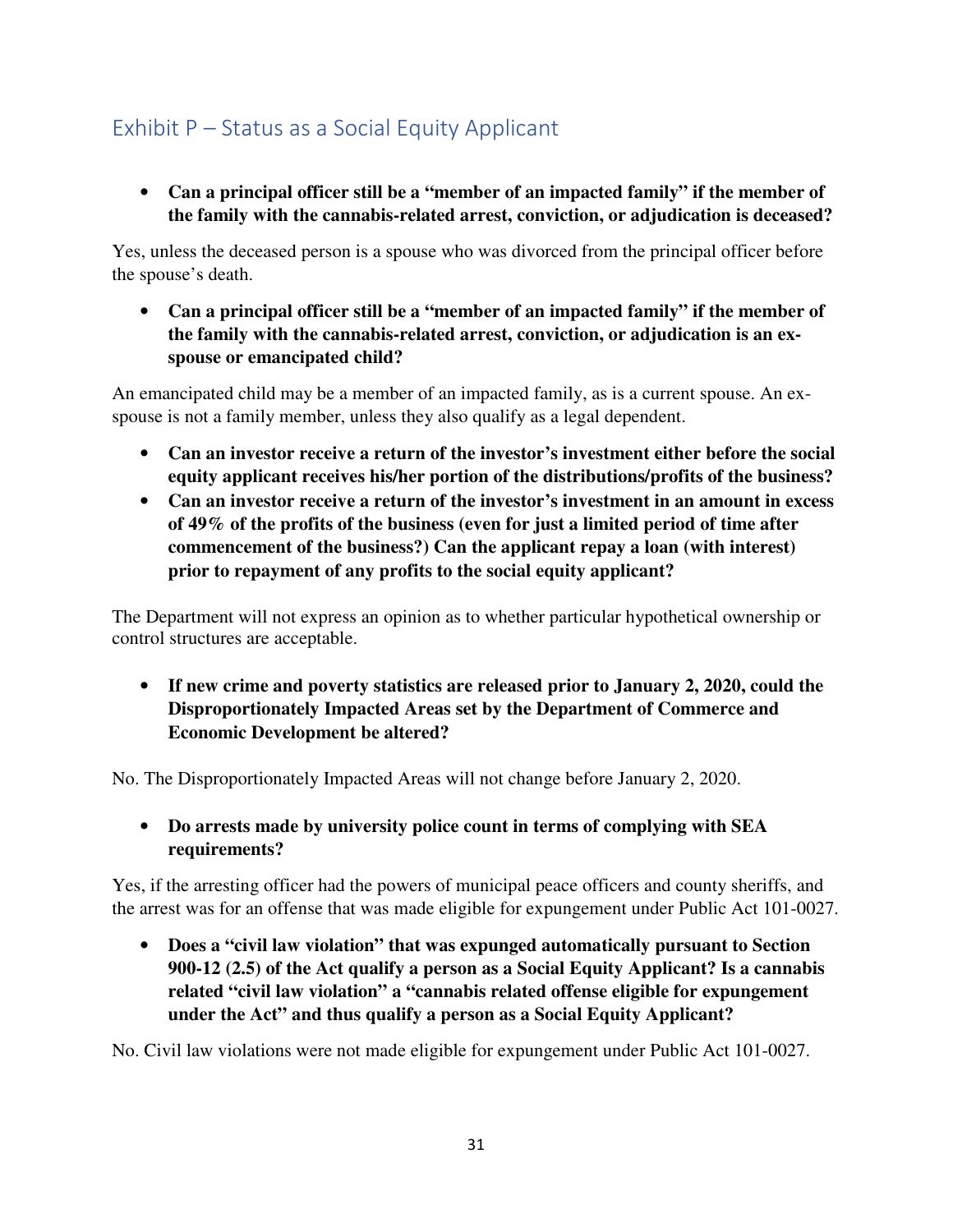### • **For Social Equity Applicants, what if the arrest record does not state the amount of cannabis a person possessed?**

The Department must be able to verify the documentation submitted qualifies the applicant as a Social Equity Applicant. The arrest record may identify the offense as one eligible for expungement under Public Act 101-0027.

### • **How many forms of proof per year does a social equity applicant need to provide to show they lived in a Disproportionately Impacted Area?**

Residency in a Disproportionately Impacted Area during a given year can be established by an applicant providing two of the following: (1) a signed lease agreement that includes the principal officer's name; (2) a property deed that includes the principal officer's name; (3) school records; (4) a voter registration card; (5) a valid Illinois Driver's license; (6) a valid Illinois State ID; (7) a paycheck stub; (8) a utility bill; or (9) a tax record for the year.

• **If I use an Illinois Driver's license to show residency, does it show residency for each year in which the license was valid?** 

Yes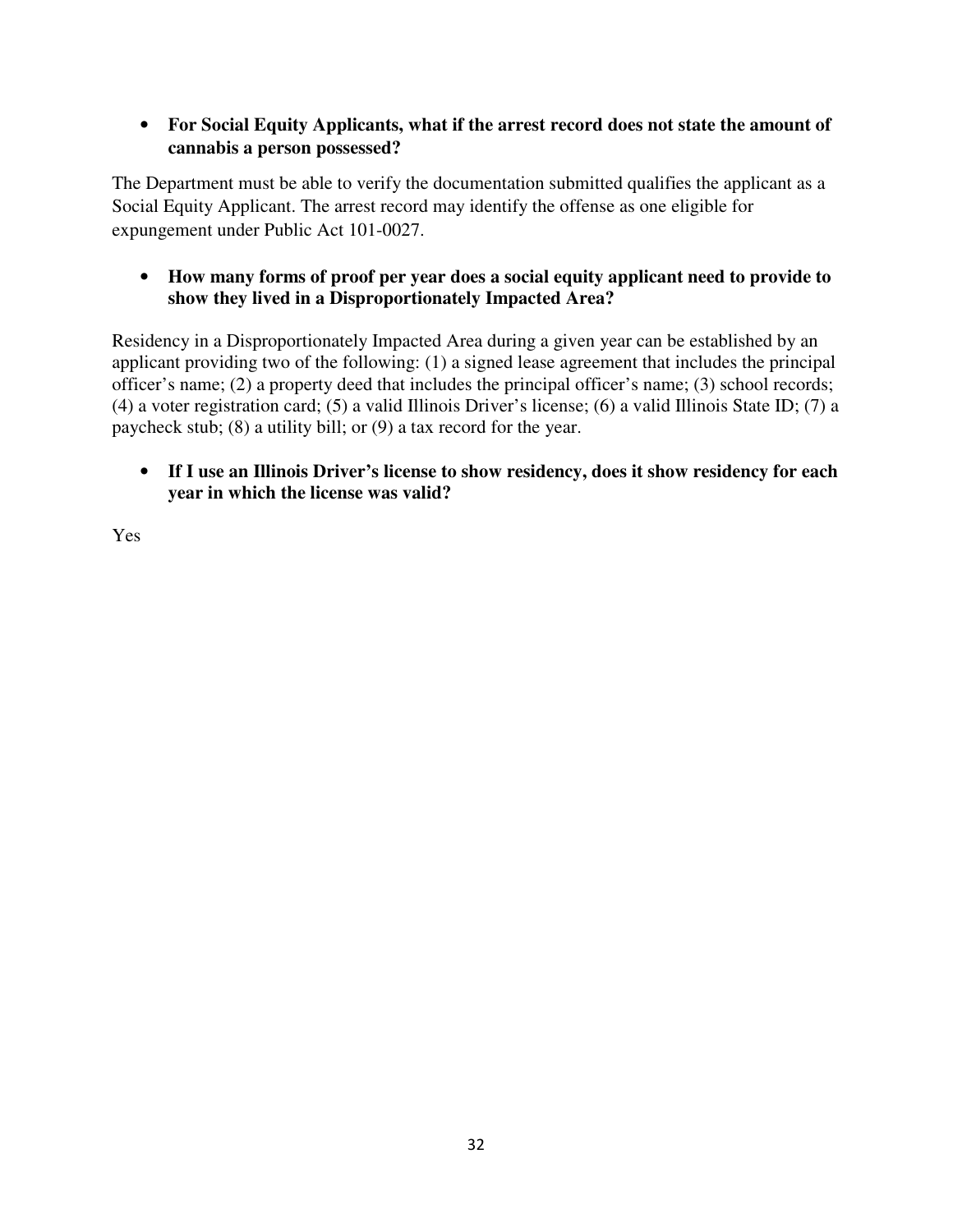### Exhibit Q – Labor and Employment Practices Plan

### • **How can an applicant obtain 5 points for its Labor and Employment Practices Plan?** [IDENTICAL Q&A INCLUDED IN SCORING PROCESS SECTION]

Points awarded for Exhibit Q (Labor and Employment Practices Plan) will be awarded on a binary basis, in which applicants that complete all of the requirements will receive 5 points and applicants that do not complete all of the requirements will receive 0 points. To receive 5 points, the applicant must provide a Labor and Employment Practices Plan. The plan may include, without limitation, any of the following components: (1) a code of conduct; (2) employer provided health benefits; (3) employer provided educational benefits; (4) employer provided retirement benefits; (5) a commitment to provide a living wage; (6) an executed labor peace agreement as that term is defined in the Act; or (7) a specific and verifiable employee benefit other than those identified above that the applicant will provide to employees.

### • **What does "attestation" mean in Exhibit Q?**

In Exhibit Q a labor peace agreement attestation is a written document confirming that the applicant has entered into a labor peace agreement.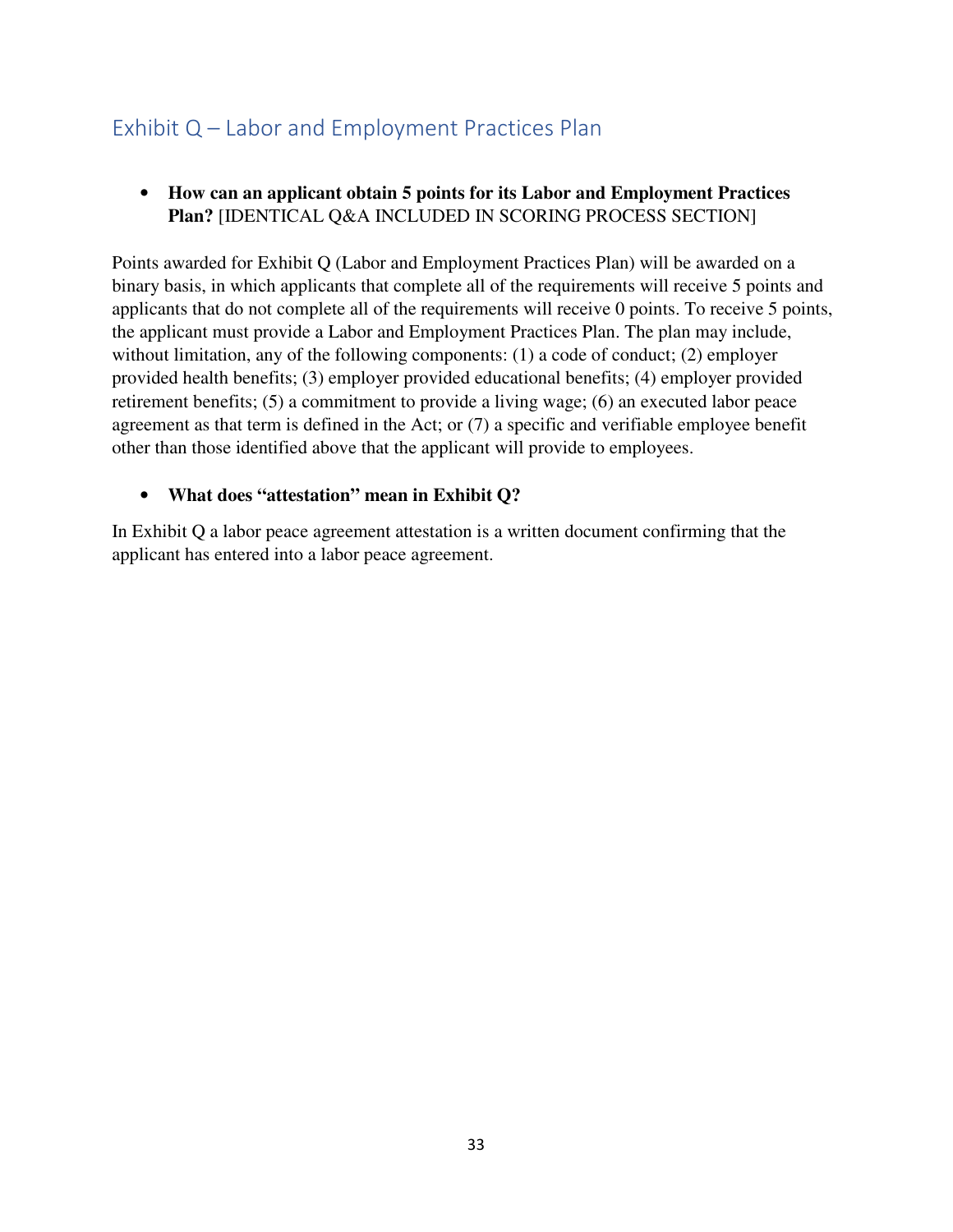### Exhibit R – Environmental Plan

• **How can an applicant obtain 5 points for its Environmental Plan?**  [IDENTICAL Q&A INCLUDED IN SCORING PROCESS SECTION]

Points awarded for Exhibit R (Environmental Plan) will be awarded on a binary basis, in which applicants meeting all of the requirements will receive 5 points and applicants that do not complete all of the requirements will receive 0 points. To receive 5 points, the applicant must provide an Environmental Plan. The Plan may demonstrate a plan of action to minimize the carbon footprint, environmental impact, and resource needs for the dispensary. The plan may include, without limitation, how the dispensary will recycle cannabis product packaging.

### • **Will the Department ask for an environmental impact assessment before a dispensing organization develops a location?**

No. As part of an Environmental Plan an applicant may commit to performing an environmental impact assessment, but it is not required.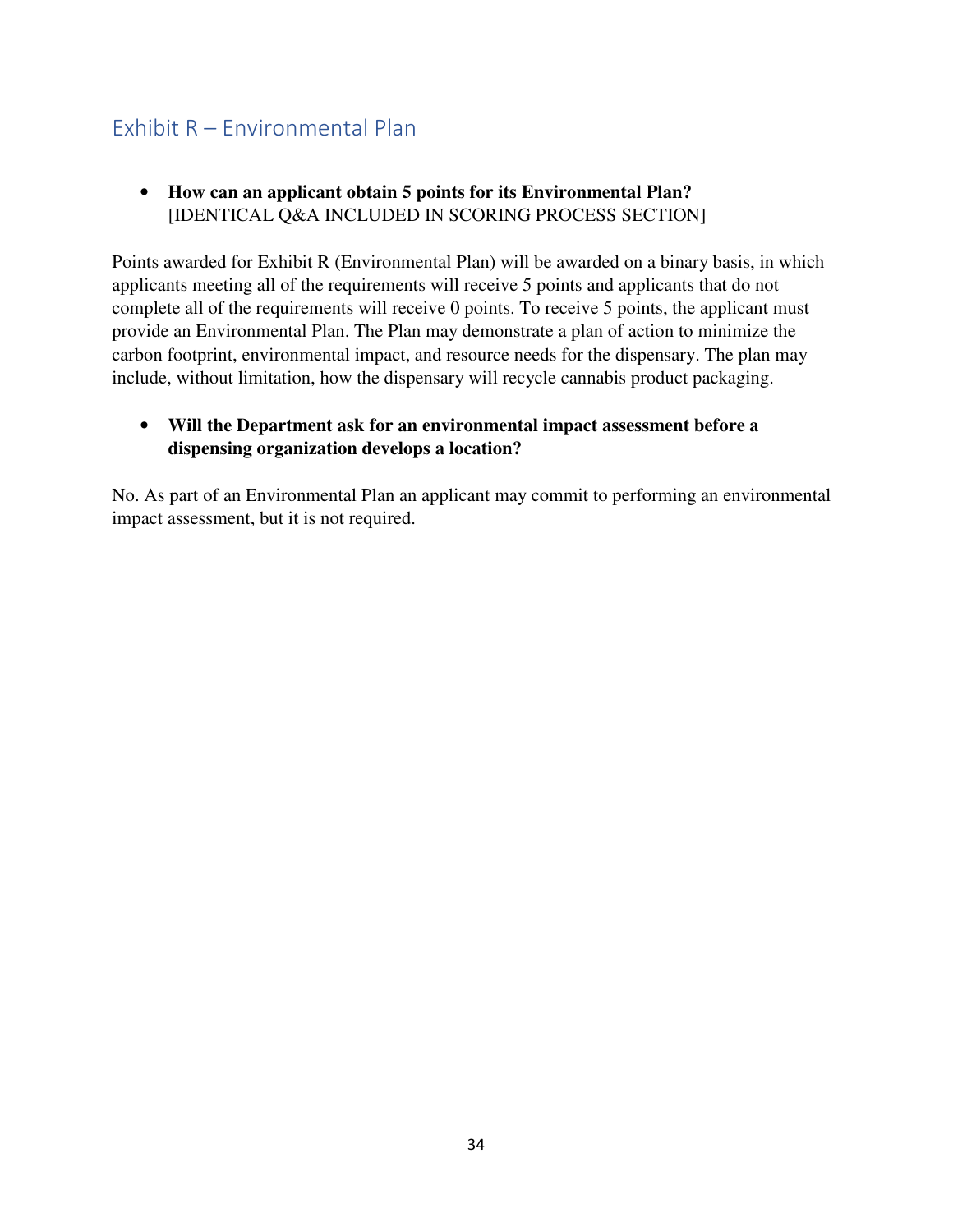### Exhibit S – Evidence of Status as an Illinois Owner

• **The Round 1 Q&A stated: "Applicants must include copies of pages 1 and 2 of their IL-1040 tax forms submitted to the State of Illinois for each of the last 5 years." Because applications are due January 2, 2020, can you please confirm which years are included in "the last 5 years"?**

To qualify as an Illinois Owner by providing tax forms alone, applicants must provide IL-1040 tax forms for tax years 2014-2018.

• **How many forms of proof per year does an applicant need to provide to show Evidence of Status as an Illinois Owner?**

Illinois residency in a given year can be established by an applicant providing either a tax record for the year or two of the following: (1) a signed lease agreement that includes the principal officer's name; (2) a property deed that includes the principal officer's name; (3) school records; (4) a voter registration card; (5) a valid Illinois Driver's license; (6) a valid Illinois State ID; (7) a paycheck stub; or (8) a utility bill.

• **If I use an Illinois Driver's license to show residency, does it show residency for each year in which the license was valid?** 

Yes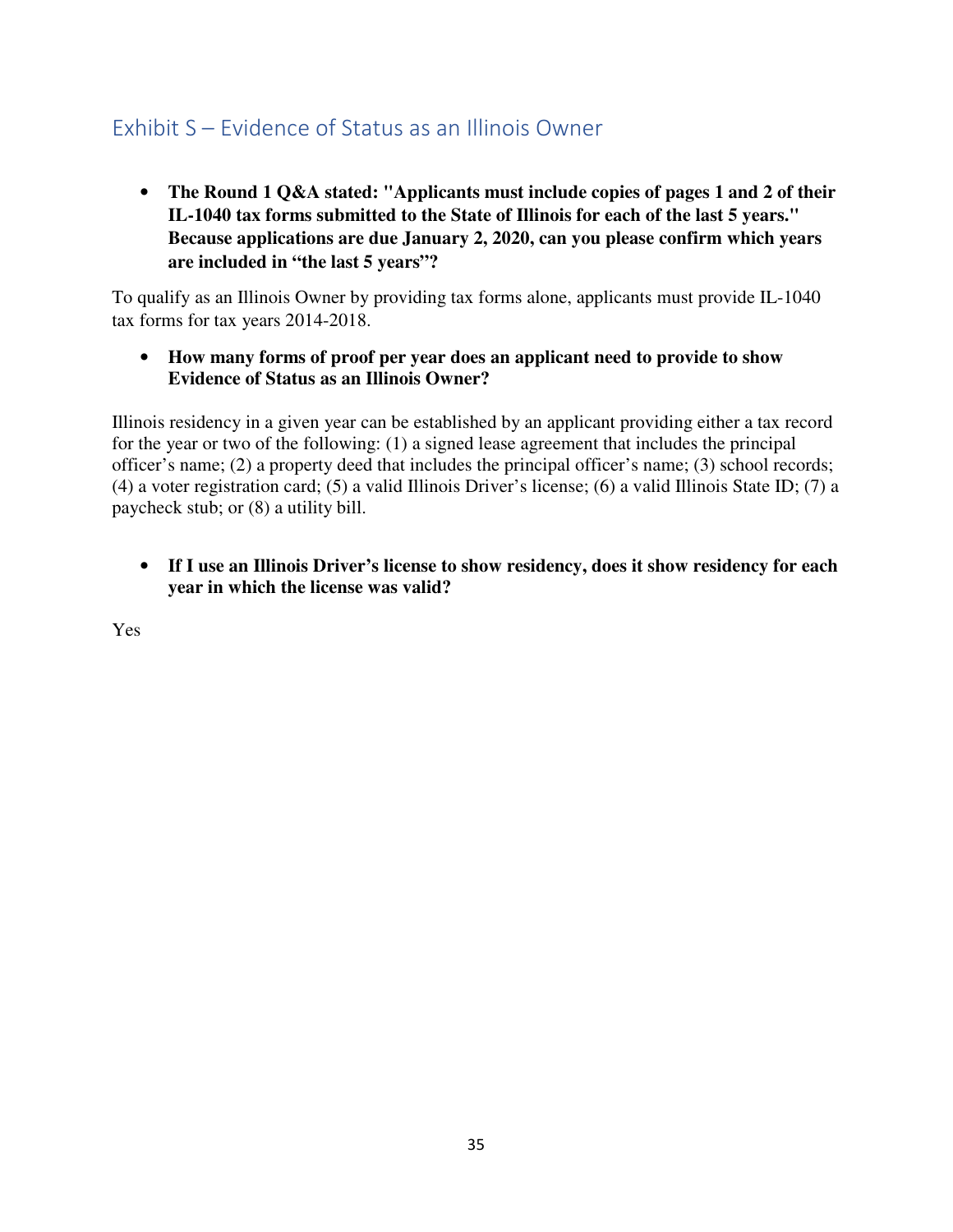# Exhibit T – Evidence of Status as a Veteran

[NO QUESTIONS ANSWERED FOR THIS SECTION]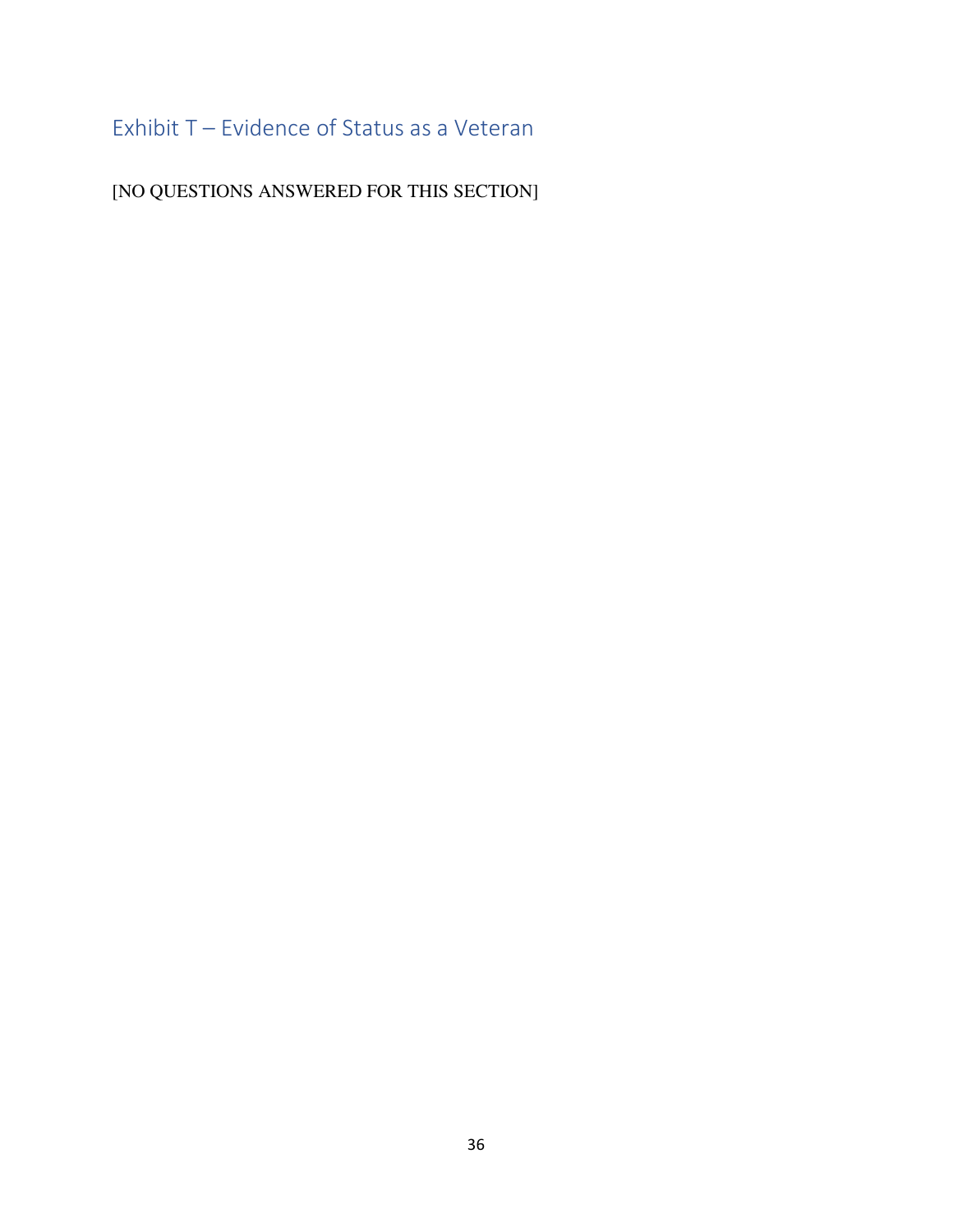## General Questions

#### • **How do I start a business or entity that will apply for a dispensing organization license?**

The Department does not offer advice on how to start or structure a business.

• **Can units of local government impose their own business license fees?**

Units of local government may require fees to obtain zoning approval, obtain a business license, or to provide other services. However, units of local government cannot establish their own licensing structures for dispensaries regarding cannabis sales.

• **Will the Department consider slightly altering the boundaries of the BLS regions for locations just outside the prescribed boundaries?** 

No. All dispensaries must be located within the prescribed boundaries of the BLS region where the license is designated.

• **I am trying to confirm if the town of Tilton is located in Danville BLS region or East Central Illinois? The mayor of Tilton said he is in East Central Illinois not in Danville. Could you confirm?**

Please consult the BLS region map available on our website: https://www.idfpr.com/profs/adultusecan.asp

• **Section 55-20(d) of the Regulation and Tax Act reads: "No cannabis business establishment nor any other person or entity may encourage the sale of cannabis or cannabis products by giving away cannabis or cannabis products, by conducting games or competitions related to the consumption of cannabis or cannabis products, or by providing promotional materials or activities of a manner or type that would be appealing to children." Does this prohibit all games or competitions for the purpose of promoting cannabis, or just games and competitions that would be appealing to children? Does this prohibit the giving away of cannabis and cannabis products in general, or just in a manner or type appealing to children?** 

Section 55-20(d) prohibits all games and competitions and the giving away of cannabis or cannabis products, regardless of the intended audience.

#### • **Can advertising use the term "dispensary"?**

Yes.

• **Can you define hashish, or cold-pressed and heat-pressed, or solvent-less resin/oil?**

The Act does not define these terms.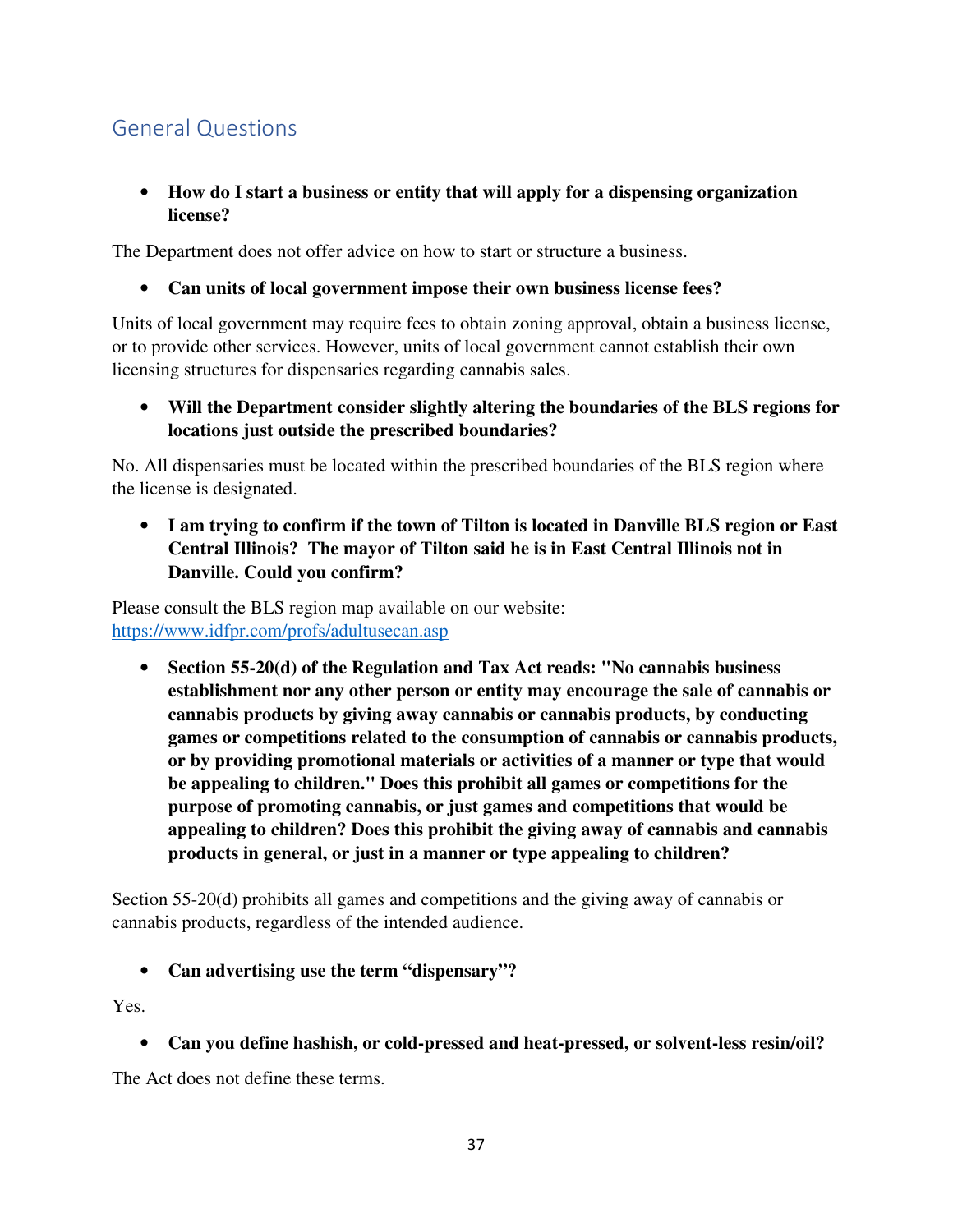• **In the Round 1 Q&A, the Department posted the following:** 

**Q: Can a person/business apply for all these different licenses (Dispensary, Cultivation, Infuser, Transporter, Craft Grower) and be able to monopolize the cannabis industry?** 

**A: An applicant may apply for and participate in ownership of any or all types of cannabis business establishments.** 

**Can the Department clarify its answer as it relates to the ownership of Cultivation and Craft Grower licenses?** 

Section 30-20 of the Act identifies ownership restrictions regarding cultivation center and craft grower licenses. Additional questions should be directed to the Department of Agriculture.

• **How can a dispensary get suppliers' products confirmed by a third party if the third party can't open the product due to the fact that it must be destroyed after?**

A dispensary is permitted to confirm a supplier's representation of grade and quality via third party testing. Any product sent to a third party must be recorded in the State's verification system. If a product is opened for testing by a third party or otherwise, it must be destroyed pursuant to the Act.